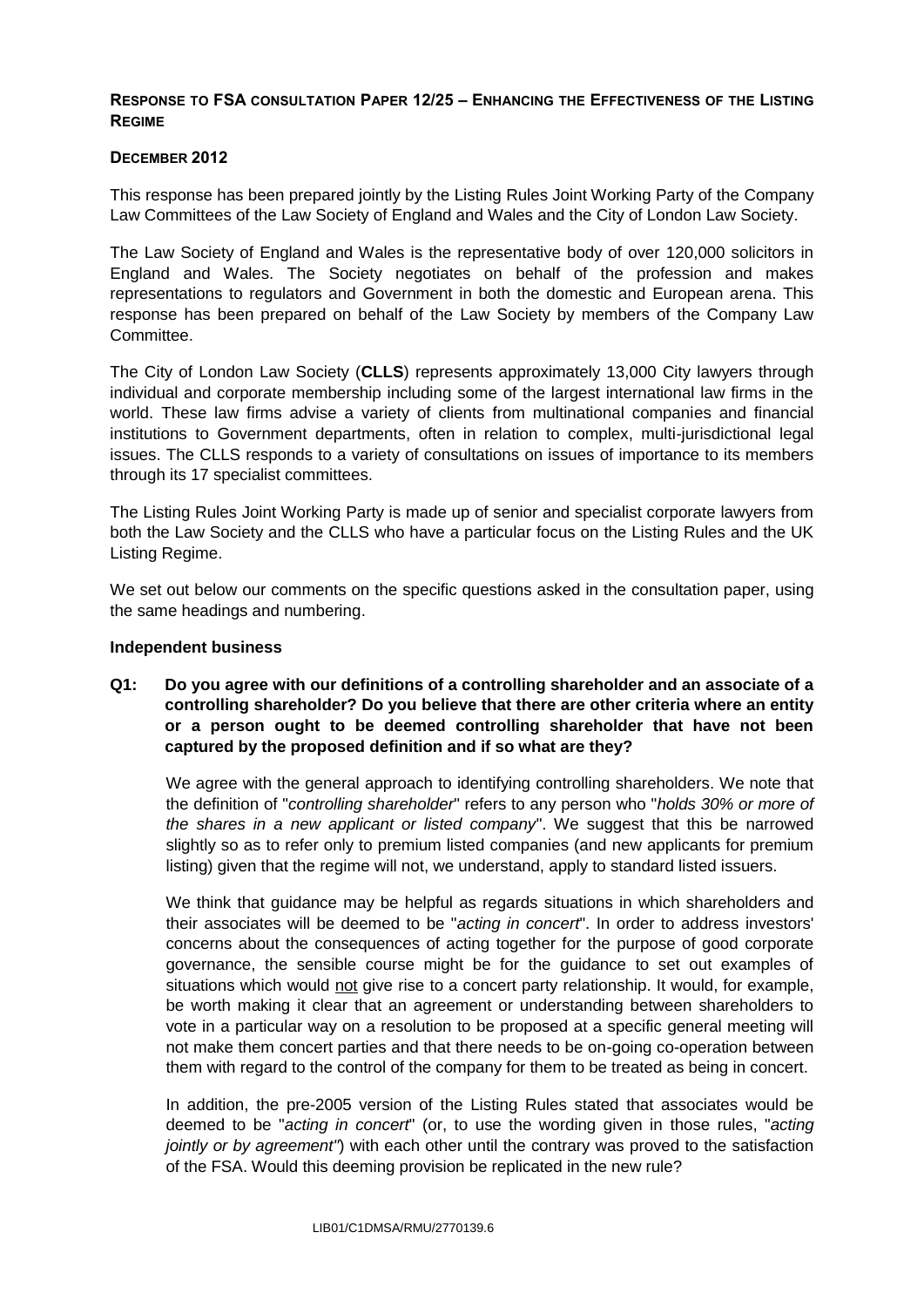In addition, we are concerned about paragraph (c) of the definition of "controlling shareholder" which envisages a situation where a shareholder would be a controlling shareholder if it holds shares or voting power in a new applicant or listed company ("**B**") or in a parent undertaking ("**P**") of less than 30% but is able to exercise significant influence over the management of B or P. This cuts across the clarity of the 30% test (the accepted level for voting control) but appears to require only holding of "shares and voting rights" to be taken into account. We wonder whether the intention was to catch situations where the holding of "shares and voting rights" together with other rights (for example, a contractual right to appoint a director to the board, or contractual veto rights over, or consent rights in relation to, certain reserved matters) confers the ability to exercise significant influence? We would also welcome guidance on what is meant by "significant influence over the management of B", in particular whether "management" is meant to refer to the managers who manage the day-to-day running of the company, the executive management or the board of the company or something else.

As a separate issue, would the FSA please confirm how the controlling shareholder proposals would apply to dual listed company structures? Such structures can take a number of different forms. For example, the merger may be created through contractual arrangements between two listed entities or through combining their interests structurally so that each listed entity holds shares in a joint intermediate holding company. We do not believe the proposals should lead to one of the constituent listed companies being regarded as a controlling shareholder of the other.

### **Relationship agreements**

### **Q2: Do you support our proposal in LR 6.1.4ER(1) to require new applicants where a controlling shareholder is present to enter into a relationship agreement?**

Yes. It would, however, be useful if the FSA could provide additional guidance on who should be party to a relationship agreement when the controlling shareholder comprises a concert party. Would it be sufficient if only the principal member or members of the concert party entered into the agreement?

## **Q3: Do you support our proposal in LR 6.1.4FR to require that a relationship agreement must cover certain provisions as described above? Do you think that there are any other provisions that should be considered and if so what are they?**

We believe that an obligation for a relationship agreement '*to ensure*' various matters is not appropriate as an agreement cannot ensure that actions are carried out – it can only set out the relevant obligations to which the parties will be bound. We suggest that the drafting in the first line of LR 6.1.4FR is amended so that "ensure that" is deleted and replaced with "*must provide that*".

We support the provisions in LR 6.1.4FR(1) and (2), but we have a number of concerns regarding LR 6.1.4FR(3).

LR 6.1.4FR(3) is a provision not typically seen in current relationship agreements. A controlling shareholder (by definition) can have influence over the issuer's business through its influence on the board. We assume that the concern underlying the proposed LR 6.1.4FR(3) is that the controlling shareholder might bypass the board (and directly influence the executive management of the company) so that the board no longer controls the business. Controlling shareholders should be able to exert strategic influence through the exercise of their shareholder rights and otherwise only through appropriate engagement with the board of directors which should be responsible for making decisions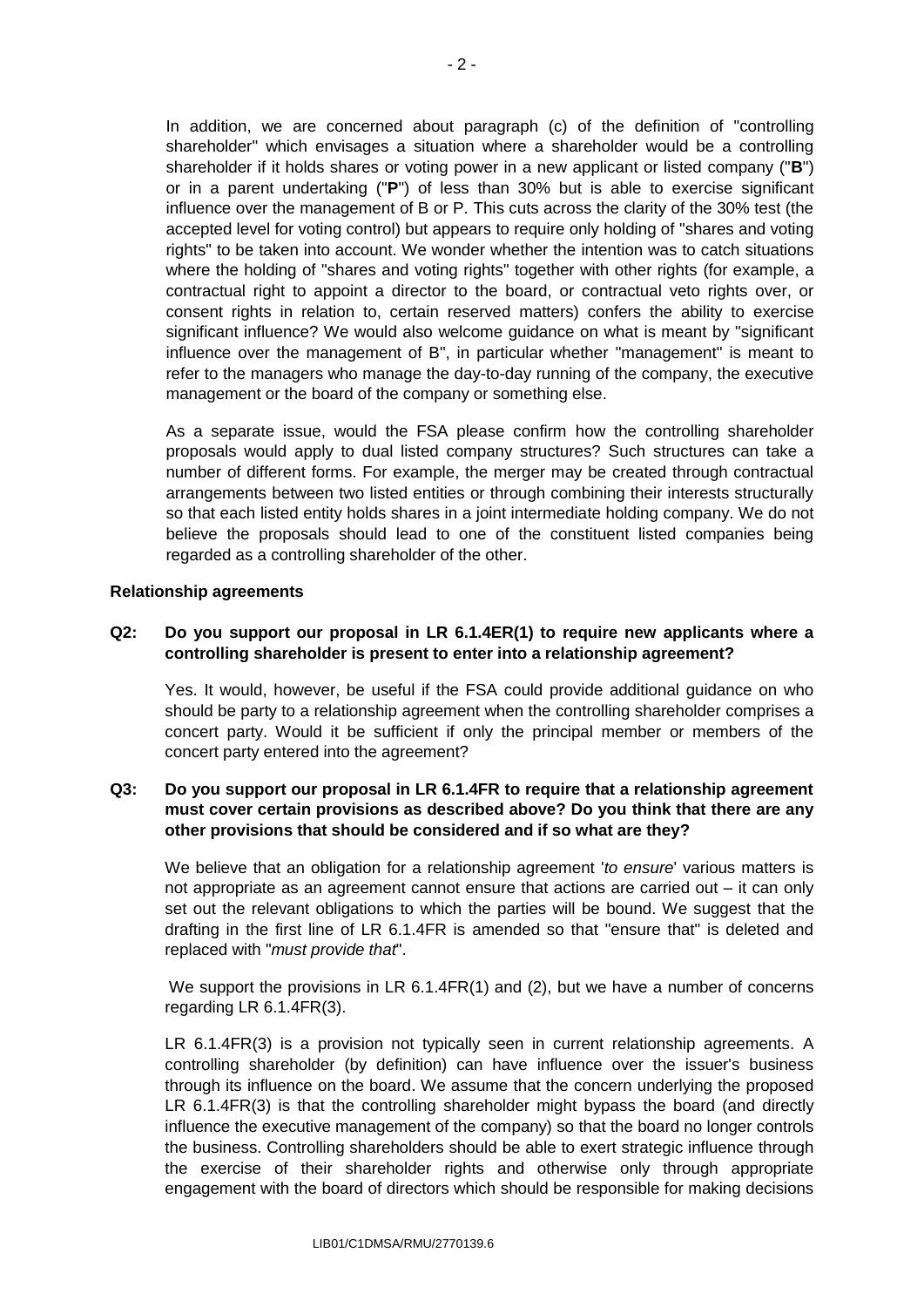in light of the interests of the company as a whole, including the independent shareholders.

It is also important to note that individual executive directors may hold shareholdings in excess of 30% or may be considered to be acting in concert with a shareholder who holds more than 30% of the share capital. We assume that it is not the intention of the FSA to prohibit these individuals from holding executive roles within an issuer's group by requiring them to refrain from influencing the day-to-day running of an issuer. If this assumption is correct, an appropriate carve-out from 6.1.4FR(3) (or from the provision inserted in the related party section to cover this, if the FSA accepts our suggestion in the previous paragraph) will be needed. A similar analysis applies to the position of a nonexecutive director who is himself a controlling shareholder (whether by virtue of being a shareholder or acting in concert with one).

Consequently, we suggest that the first limb of LR 6.1.4FR(3) be amended to read "*no controlling shareholder or associate thereof influences the day-to-day running of the new applicant at an operational level (but excluding any influence on the board of the new applicant and provided that this shall not affect the carrying out by any such controlling shareholder or associate who is a director or executive of the applicant of his duties or responsibilities in his capacity as director or executive)".*

We also note that problems may arise if the issuer is a regulated business, where the controlling shareholder may have its own regulatory obligations to monitor the issuer's activities and set and enforce group compliance and risk policies. It would be helpful to have guidance to clarify that involvement of that sort would not be regarded as breaching this requirement.

We would also query why a controlling shareholder should be prohibited from acquiring a material shareholding in one or more significant subsidiaries. We do not see why any powers which the shareholder may have by virtue of such shareholding cannot be controlled through the relationship agreement in the same way as its exercise of power in relation to the issuer. In any event, guidance on what constitutes a "*material*" shareholding and a "*significant*" subsidiary would be helpful.

We believe that it is important to be clear from the outset that nothing in the new Listing Rules is intended to preclude any of the shareholders (whether "controlling" or otherwise) from exercising their shareholder rights and it would be helpful if an express statement to this effect were published in guidance to LR 6.1.4.

With regard to LR6.1.4FR(4), is the intention here that the relationship agreement should remain in effect for so long as the shares are admitted to listing on *the premium segment*  of the Official List? Relationship agreements should not be mandatory for standard listed issuers who happen to have been admitted to the premium segment in the past. We suggest that this is clarified by amending (4) to read "*it remains in effect for so long as the shares are admitted to premium listing and the shareholder remains a controlling shareholder*".

We suggest that it would be helpful to require the relationship agreement to be governed by English law and for the parties to submit to the jurisdiction of the English courts. If other laws govern these arrangements, it may be difficult to establish whether the requirements of LR6.1.4FR are complied with. We also suggest that it would be helpful if the FSA could make it clear that the requirements for contents of the relationship agreement are minimum requirements and that other obligations are permitted (for example, a non-compete provision).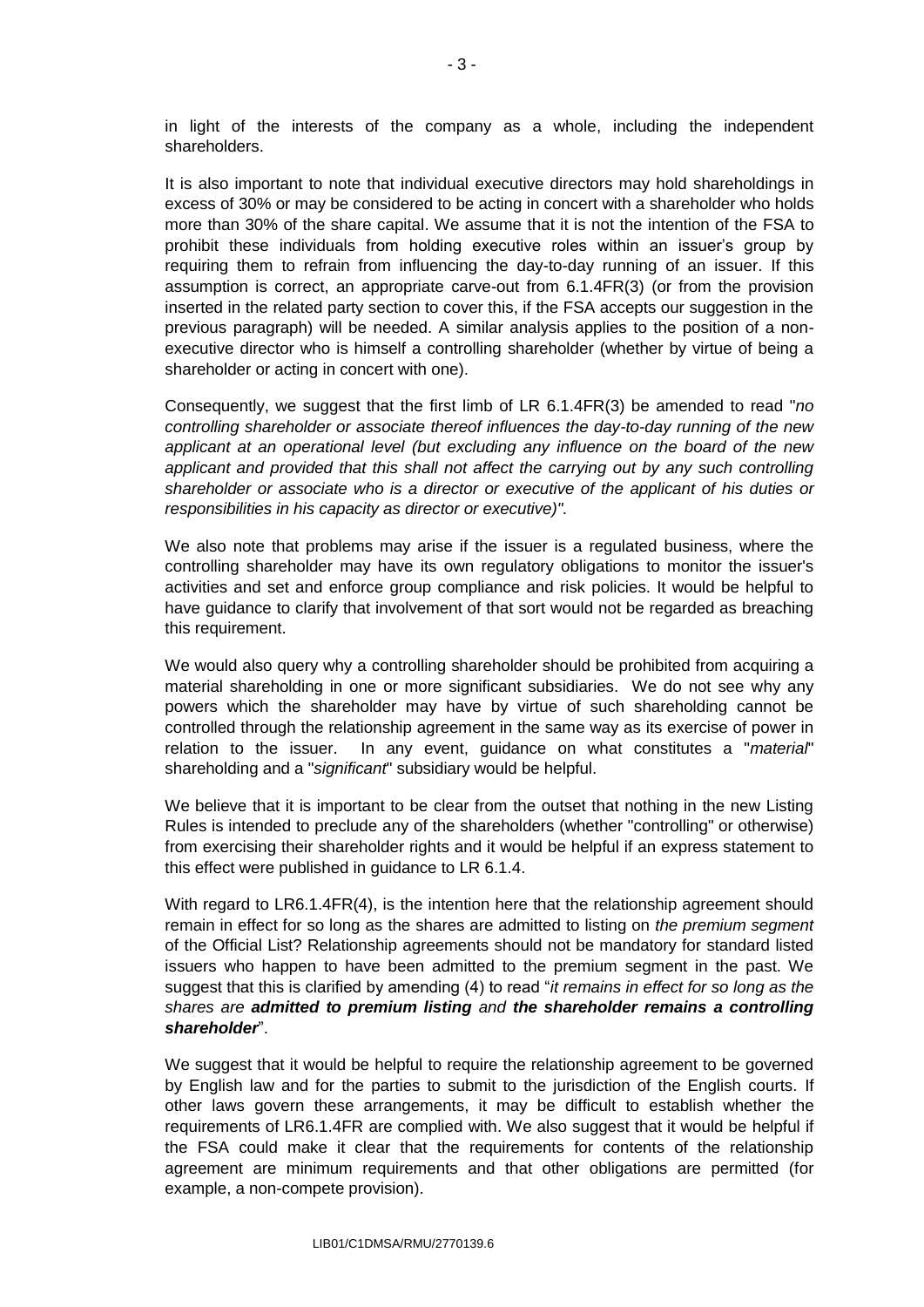#### **Application on a continuing basis**

### **Q4: Do you agree with our proposal in LR 9.2.2AR(1) that where a company has a controlling shareholder it must have in place a relationship agreement at all times?**

We understand the logic in requiring the maintenance of a relationship agreement to be a continuing obligation for new applicants for premium listing which have to enter into such an agreement in order to satisfy the eligibility criteria.

However, it is not clear from the proposals whether a relationship agreement (which complies with LR 6.1.4FR) must be entered into in the following circumstances:

- a) where a person acquires shares, or an existing shareholder acquires further shares and becomes a "controlling shareholder" in a premium-listed company following admission; or
- b) where an existing premium-listed company with an existing controlling shareholder already has in place a relationship agreement that is deficient in some respect with regard to LR6.1.4FR; or
- c) where an existing premium-listed company with an existing controlling shareholder does not have any relationship agreement in place at all.

As the Listing Rules can only impose direct obligations on issuers, the obligation to comply with LR9.2.2AR(1) falls only on the issuer, and not on the controlling shareholder. If an issuer were to be in breach of LR9.2.2AR(1) by failing to conclude a relationship agreement with a controlling shareholder, the sanction for breach of the Listing Rules could only be levied against the issuer, and not against the controlling shareholder(s).

It is possible that a controlling shareholder may simply refuse to enter into a relationship agreement and, in practice, it is not possible for an issuer to force the controlling shareholder to enter into a relationship agreement or ensure that the controlling shareholder fully complies with its terms. As set out in LR9.2.24/25, this may lead to the issuer being delisted or moving to the standard listing segment, thereby leading to a significant reduction in the protection afforded to the independent shareholders whom the rules are attempting to protect.

While there might be a valuation impact for the controlling shareholder in pursuing a noncooperative approach, not all controlling shareholders respond predictably to this type of risk. We therefore believe that imposing this obligation on existing issuers, which will be retrospective in effect, could operate to the detriment of independent shareholders rather than to their benefit.

In the case of a person becoming a controlling shareholder, if the company is subject to the Takeover Code, the acquirer will usually be required to make a takeover offer for the shares it does not own (the difference between the Takeover Code and Listing Rules definitions of "acting in concert" may mean that this is not the case, as will the possibility that shareholders "coming together" to act in concert trigger the requirement for a relationship agreement but no obligation to make a takeover offer), so the independent shareholders have some protection in this case. However, even in this case, if the acquirer made it clear that it did not intend to enter into a relationship agreement, the independent shareholders would be faced with losing the premium listing and may therefore feel compelled to accept the offer. Independent shareholders in companies not subject to the Takeover Code (or an equivalent regime) would have no protection.

It is also not clear how a company could effectively monitor whether or not it has a controlling shareholder. The Listing Rules must make clear when the obligation to have a relationship agreement takes effect. It seems to us that this could be once the issuer is informed by the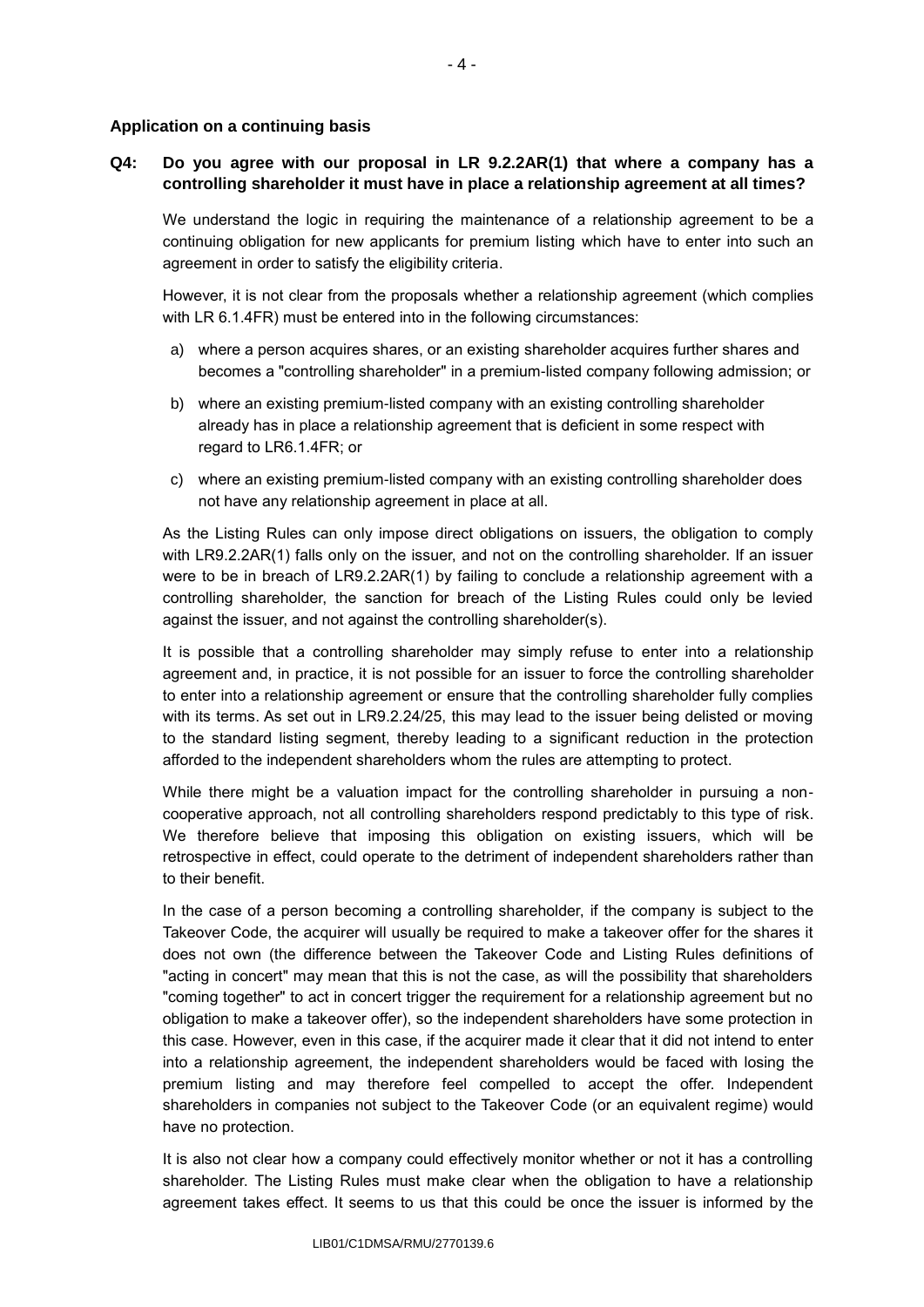controlling shareholder pursuant to DTR5. However, the determination of whether a person holds 30% or more of the shares or voting power in a listed company will take into account the shares or voting power held by other persons with whom the former may be acting in concert. There is no regulatory requirement for shareholders to disclose the identity of their concert parties other than where they have made a bid for the company pursuant to the Takeover Code (or in certain circumstances in response to a notice from the company under Part 22 of the Companies Act 2006). Would the FSA explain how it expects companies to ascertain whether they have a controlling shareholder in these situations?

Entry into a relationship agreement will in most circumstances amount to a related party transaction under LR 11.1.5 and so will require a general meeting to be held, unless the issuer waits until its next AGM to put the terms of the relationship agreement to shareholders. We note, however, that paragraph 7.70 of the consultation paper, the FSA states that it is appropriate to treat all material amendments to relationship agreements as being "akin to related party transactions given the perception that influence may have been exerted in negotiating the change". In the light of this statement, please could the FSA expressly confirm whether it intends that the entry into, or amendments to, relationship agreements by a premium listed company (including existing premium-listed companies if appropriate) and its controlling shareholder should be classed as "related party transactions" and subject to LR11?

We suggest that in light of:

- a) the practical and legal difficulties in imposing amended relationship agreements (or new relationship agreements) on existing controlling shareholders of existing listed issuers;
- b) the fact that a great many such existing listed issuers have in place relationship agreements that cover the principal points set out in LR6.12.4AR; and
- c) the practical and legal difficulties in identifying new controlling shareholders and with imposing relationship agreements on them,

the FSA should limit the mandatory requirement for relationship agreements (which comply with LR 6.1.4 FR) to new applicants for premium listing. The FSA could "grandfather" existing premium listed companies and provide that, where they have or subsequently acquire a controlling shareholder but do not put a compliant relationship agreement in place within a specified period, they should indicate publicly whether they intend to comply or not with the new rules. It would then be left to the shareholders of those companies and the market to decide whether to retain their shares or invest in the company.

If the FSA were to follow this course, it may be appropriate to require existing premium-listed companies to disclose in their annual report whether or not they have relationship agreements in place which may or may not conform to the proposed new Listing Rules so that their position is subject to investor scrutiny and judgement.

The FSA notes in CP12/25 that:

"*the underlying concerns are not a systemic weakness but may represent the beginning of a long-term pattern of misaligned behaviour, which if allowed to become more prevalent would risk undermining the integrity and effectiveness of the Listing Regime*" (our emphasis).

The FSA also refers to the proposed new general functions of the UKLA and the need to have regard to:

"*the principle that a burden or restriction which is imposed on a person, or on the carrying on of an activity, should be proportionate to the benefits, considered in general terms, which are expected to result from the imposition of that burden or restriction*".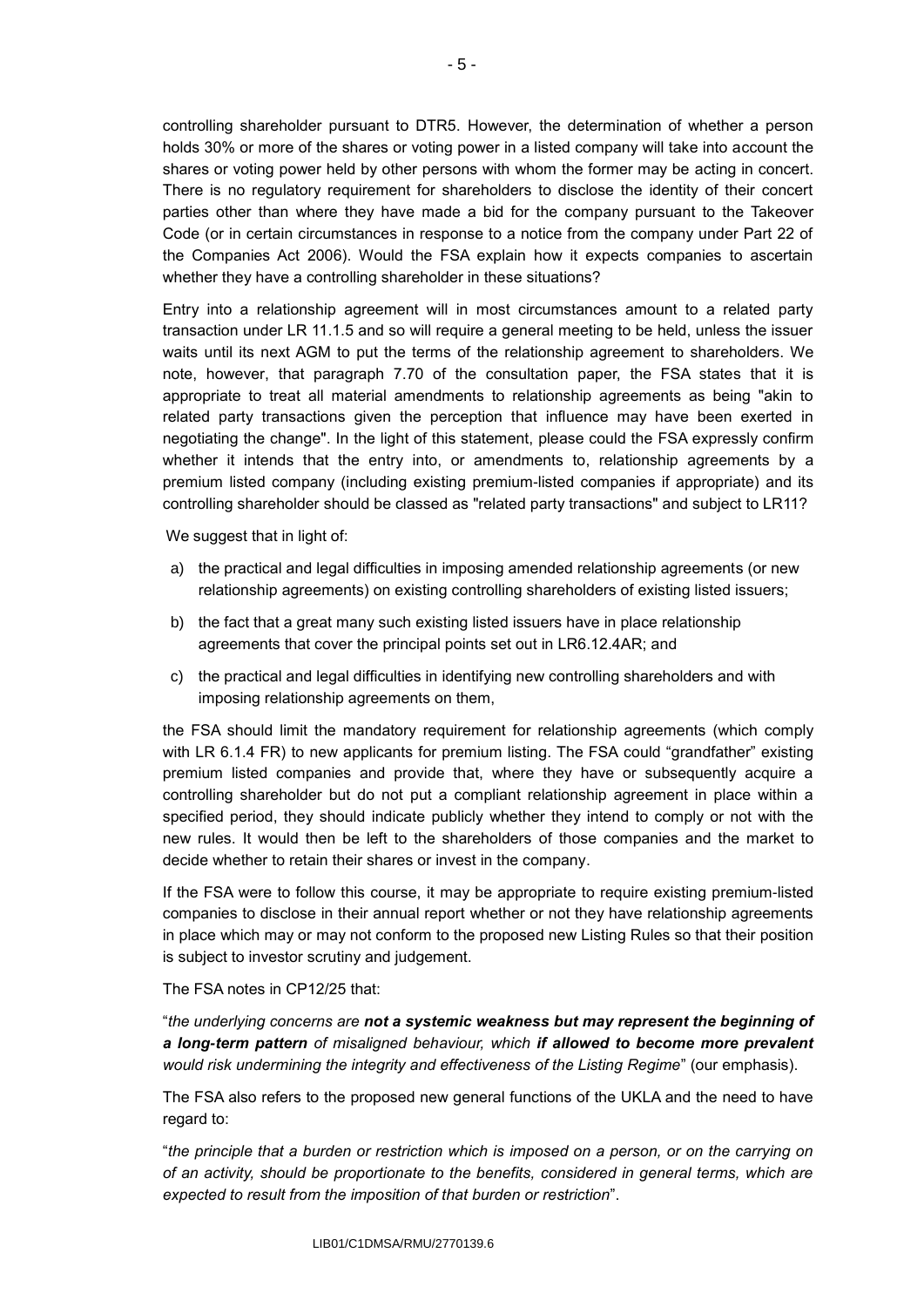Given the FSA's acknowledgement that the concerns intended to be addressed in CP12/25 are more to do with arresting trends in behaviour than overturning current market practice, and in light of the need for proportionality in imposing burdens and restrictions (noting that this is broader than financial costs), it is not clear that there is sufficient justification for the FSA to impose LR6.1.4ER and LR6.1.4FR and the related continuing obligations in effect retrospectively rather than applying them only to new applicants. We do recognise the argument in favour of having all premium listed issuers subject to the same continuing obligations irrespective of when admitted to listing, but we believe that, on balance, the arguments set out above outweigh this benefit.

If the FSA does not agree and if the requirement to enter into a relationship agreement (which complies with LR 6.1.4FR) is to be imposed equally to new applicants with a controlling shareholder and to all the scenarios listed in (a) to (c) at the beginning of our answer to  $\mathbb{Q}4$ above, we suggest that the FSA gives existing premium listed companies a sufficient period to comply with LR 6.1.4FR and introduce provisions to protect independent shareholders from a potential delisting or transfer to the standard segment in circumstances where the controlling shareholder refuses to enter into the required relationship agreement. Similar issues arise in relation to companies that become subject to the obligation to have a relationship agreement as a result of a shareholder acquiring shares and becoming a controlling shareholder, whether or not an obligation to make a takeover offer arises.

The FSA should also elaborate on how, in practice, the terms of a relationship agreement will be imposed on existing or new controlling shareholders.

In addition, we suggest that, instead of permission being granted under Listing Rule 9.2.2BR for an issuer to be in breach of 9.2.2AR for up to six months, 9.22BR should set out a time limit within which an issuer must comply with 9.2.2AR after becoming aware that it has a controlling shareholder.

### **Q5: Do you support our proposal to subject a listed company to a continuing obligation to comply with a relationship agreement at all times (LR 9.2.2GR)?**

As explained in our response to Q3 above, we believe that an obligation for a relationship agreement '*to ensure*' various matters is not appropriate and as a result, we suggest that the drafting in the first line of LR 6.1.4FR is amended so that "ensure that" is deleted and replaced with "*must provide that*".

The listed company will generally have rights rather than obligations under a relationship agreement. So we do not think that it is logical to impose a continuing obligation on the issuer to comply.

If the controlling shareholder were to fail to comply with the terms of a relationship agreement, we consider that the sensible and practical course would be to leave it to the independent directors to decide whether and how to enforce the company's rights under the relationship agreement. The Listing Rules could include appropriate provisions to require issuers to confer the necessary powers on the independent directors and to report publicly on their decision.

### **Q6: Do you support our proposal that a listed company must at all times comply with the content requirements for a relationship agreement as set out in LR 6.1.4FR, where applicable (LR 9.2.2AR(1))?**

As stated above, we have reservations about this proposal. These are set out above in our response to Q4 and Q5. Please also refer to our response to Q34.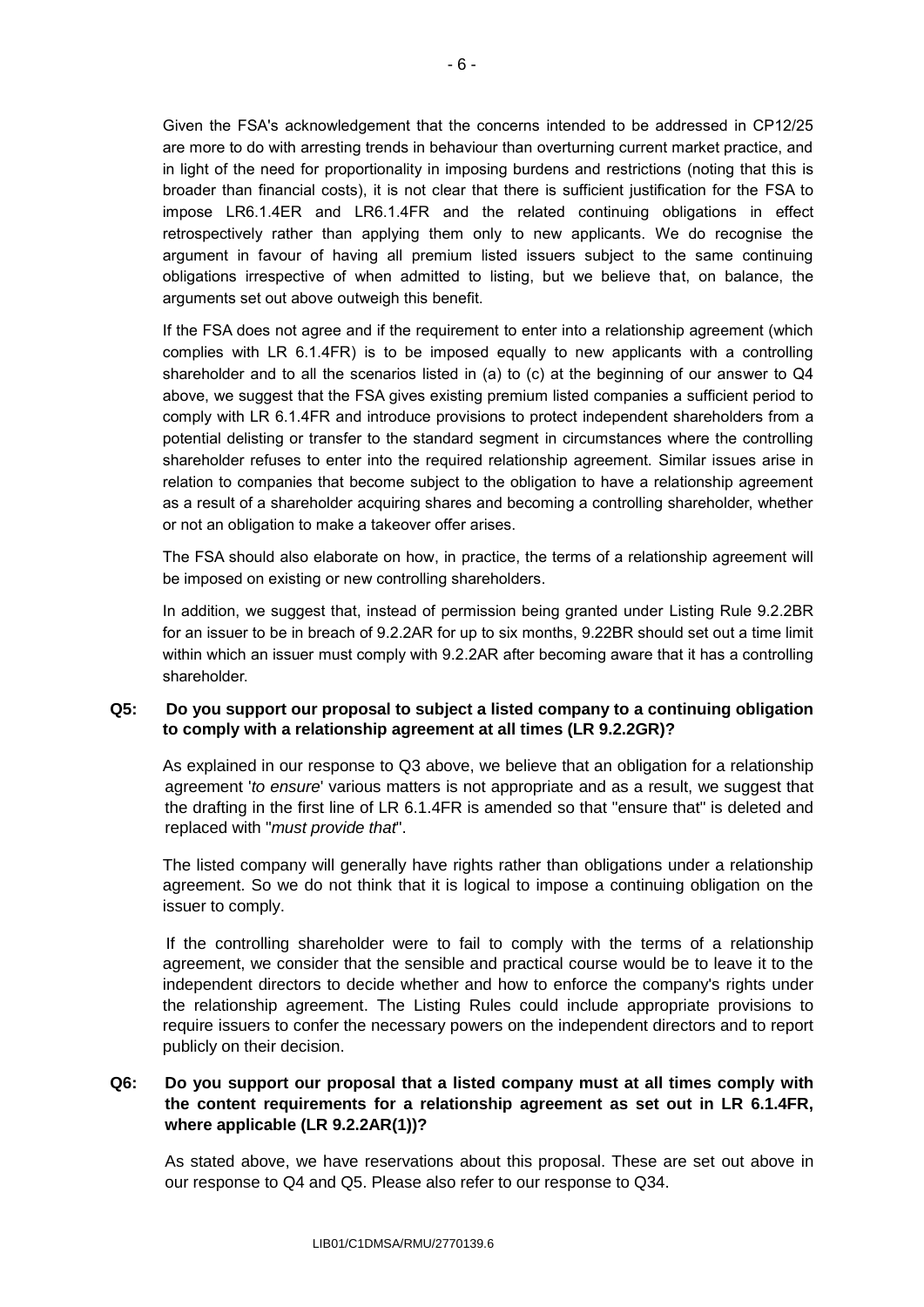#### **Amendments to the relationship agreement**

### **Q7: Do you support our proposal to subject material changes to the relationship agreement to an independent shareholder vote (LR 9.2.2CR)?**

No, as given that most amendments to relationship agreements will be related party transactions under LR 11.1.5R, we believe that either amendments to relationship agreements should be carved out from LR 11.1.5R or an extra sub-paragraph (4) should be added to LR 11.1.5R to provide that amendments to relationship agreements are related party transactions. It seems inconsistent to us to propose that independent shareholders should vote on amendments to relationship agreements under LR 9.22CR, but not to require a sponsor to be appointed, as will now be required under proposed LR 8.21R(7) for related party transactions.

### **Q8: Do you support our guidance on the factors that the listed company should have regard to in determining whether a change to the relationship agreement is material (LR 9.2.2DG)?**

We support the principle. We assume that the FSA's intention is that the listed company should consider the effect of all changes which have been made to the relationship agreement since it was last voted on and that, if the listed company considers that all these changes taken together represent a material change from the version of the agreement which was last approved by shareholders, then it should treat the proposed change as material. If this is correct, we suggest that this is made clearer in the drafting. We also suggest that the FSA clarifies whether it is only changes to the provisions required by the Listing Rules that are relevant or not when considering what is a material change.

### **Q9: Do you support our proposal to require a listed company to disclose the current relationship agreement in the annual report (LR 9.8.4R(15))?**

We agree with the proposition that the relationship agreement should be publicly available but, given the current pressure to "de-clutter" annual reports, we suggest that it should be sufficient for the relationship agreement to be made available on the website of the listed company.

### **Independent shareholders**

### **Q10: Do you agree with our definition of an independent shareholder?**

Yes.

#### **Annual report disclosure**

**Q11: Do you agree with our proposals to amend LR 9.8.4R to include an obligation to make a statement on the compliance of the listed company with the relationship agreement (LR 9.8.4R(14)) as described above?**

Yes, although please see our response to Q5 and Q34.

#### **Independence in other circumstances**

**Q12: Do you agree that the proposed guidance (LR 6.1.4DG) contains the key factors indicating that the new applicant may not carry on an independent business? Do you think that there are any other factors that should be considered and if so what are they?**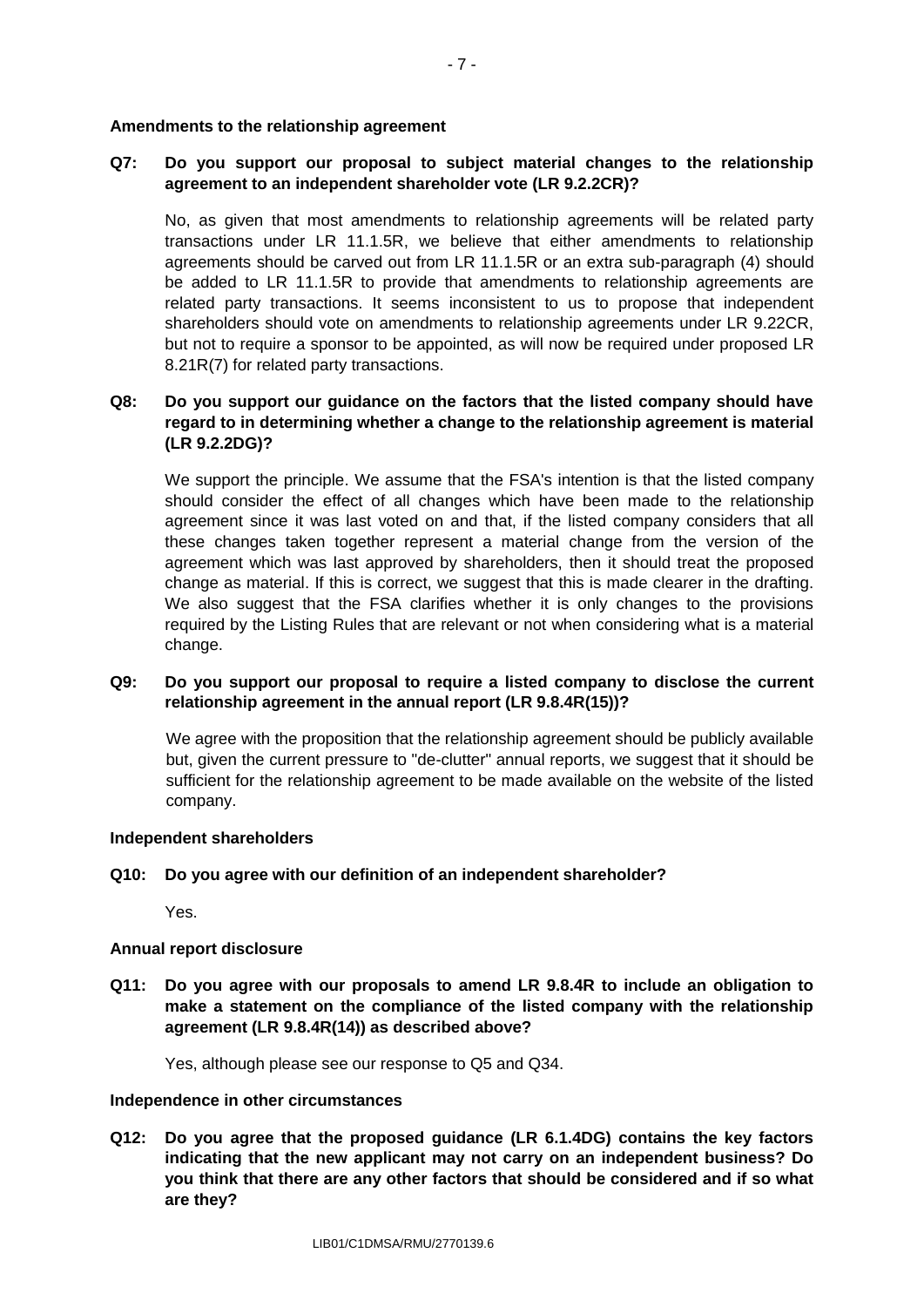LR 6.1.4DG(2) may be problematic for applicants who are reliant on property owned by a third party, for example, licences to use key intellectual property rights required to operate their business (such as a brand licence) or leases of a real property estate. We are aware of businesses of this kind which have obtained a premium listing and we assume that this is just one factor that the FSA will consider when assessing eligibility. We would welcome more guidance as to what situations are intended to be caught by LR 6.1.4DG(2) or a confirmation that the FSA is not adopting a more restrictive approach in relation to legitimate businesses that depend on third party intellectual rights provided that they satisfy other independent business criteria.

In LR6.1.4DG(1), we suggest the FSA adds the words "*directly or indirectly*" after the word "*conducted*".

### **Control of business**

#### **Eligibility requirement**

### **Q13: Do you agree with the proposal to amend the requirement for control of assets to control of business (LR 6.1.4AR)?**

We agree that the requirement for control of assets should be amended to control of business as at admission. We can foresee difficulties if the amended LR 6.1.4AR is to be complied with by listed companies as a continuing obligation. We have seen several situations where, after admission, listed companies have entered into contractual arrangements (such as joint venture agreements) which grow in importance (relative to the other businesses of the issuer) so that, after time, these contractual interests may come to represent the majority of the issuer's business. In that case, the issuer still retains control of its assets but it cannot be said that it controls its business. We query whether the FSA intends to capture such arrangements? It should not be the case that companies in these circumstances should be made to move to the standard segment. If this rule does apply as a continuing obligation, we suspect that this would have a detrimental effect on the competitiveness and attractiveness of the premium listing segment and, therefore, we would favour retaining the existing formulation of "control of assets".

If the proposed amendments were made, could the FSA please confirm how this requirement would apply to dual listed company structures?

### **Purpose of control and situations where it may not exist**

# **Q14: Do you agree with the proposed guidance (LR 6.1.4BG) regarding control of business? Do you think that there are any other indicators that should be considered and if so what are they?**

We have some concerns with regard to LR6.1.4BG(2)(c).

The use of the words "*unfettered ability*" is unhelpful, as in reality no company can claim to have an unfettered ability to implement its business strategy as there will always be market or other restraints. We therefore suggest that (c) (and also the reference in LR6.1.4BG(2)) is amended to read simply "*the new applicant is free to implement its business strategy"*.

Secondly, there are likely to be a number of issuers that have assets subject to security in favour of finance providers. The provision of security over a business or assets should not be regarded as "*contractual arrangements which result, or could result, in a temporary or permanent loss of control of its business*". In addition, issuers (particularly those in the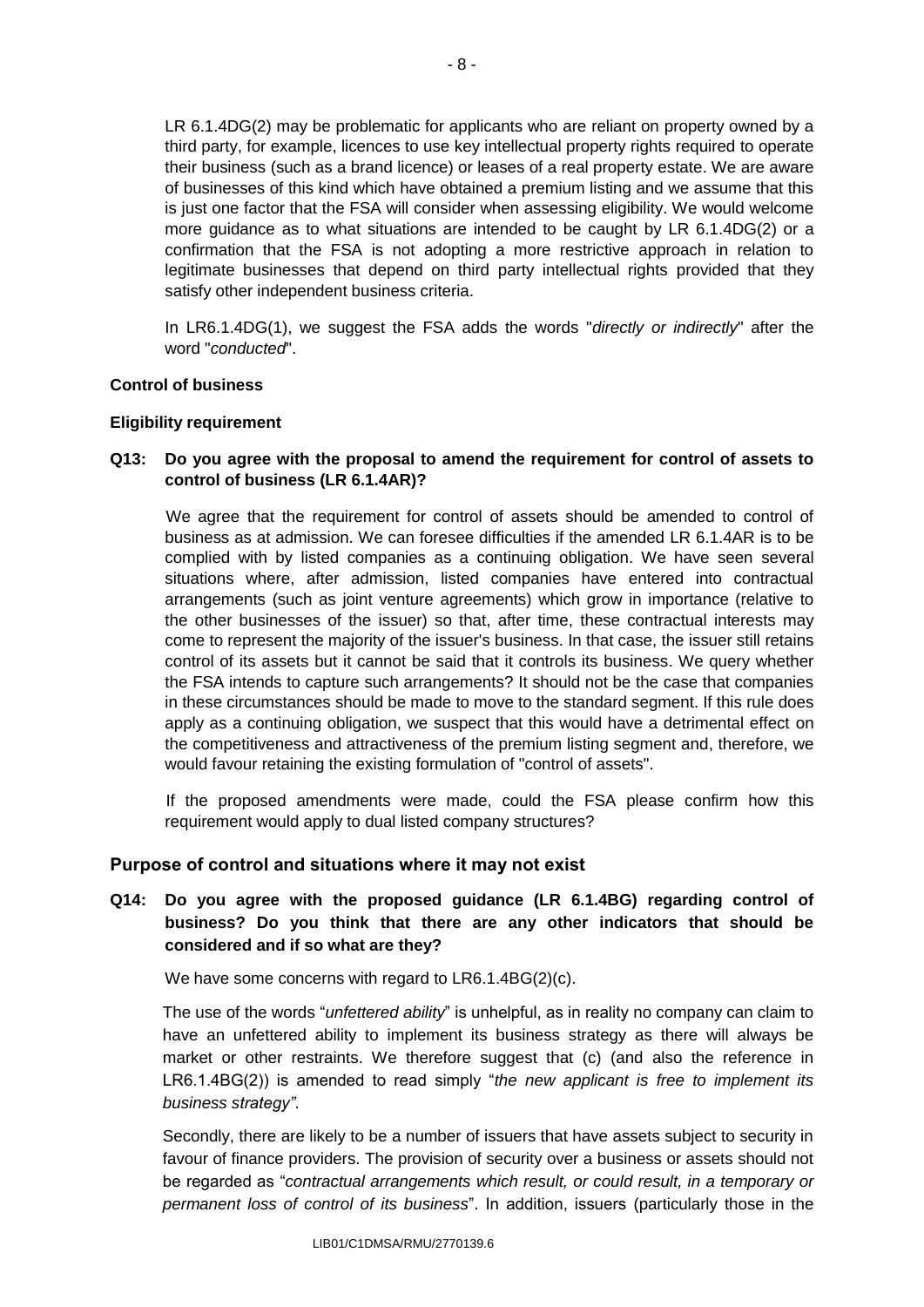property, energy and mineral and technology sectors) may be investors in joint ventures (or carry on much of their business via joint ventures) that are controlled businesses with the meaning of LR6, but which are subject to default provisions that could lead to a temporary or permanent loss of that control (for example, put and call options). Again, we do not feel that such businesses should be regarded as non-controlled for the purposes of LR6. We would welcome clarification of these situations.

# **Application where changes of control occur**

# **Q15: Do you agree with our proposal to supplement guidance in LR 6.1.3EG(7) as set out above?**

Having read the commentary in paragraphs 7.82-7.84 of CP12/25 and the proposed wording of LR6.1.3EG(7), we do not understand what particular mischief the FSA is seeking to prevent, and we therefore believe that the wording of LR6.1.3EG(7) should be clarified to make clearer what is meant by "*non-controlled*" interests in this context.

7.83 refers to entities that "*have been owned but not controlled*" as being the target of the FSA's concern, but it is not clear to us what this is intended to capture. In particular, it would be helpful to clarify *by whom* control should have been exercised during the threeyear period in order for LR6.1.3EG(7) *not* to apply.

It is common for businesses to undergo a group reorganisation at or shortly before admission in the context of an IPO or demerger. In many situations, control of the entities that comprise the business of the group "passes" to the issuer entity at or shortly before admission. We would suggest that the guidance should be amended to make it clear that it is not intended to capture situations of this type.

Assuming that the FSA is referring to management control in this context, we are aware of transactions having been proposed in the past whereby two or more businesses are combined under a single issuer holding company at or shortly before admission. This can take the form of an acquisition of one business by the other or the insertion of a common holding company above both businesses. Again, in the formal sense, ownership control "passes" at or shortly before admission. Is the intention that a combination of businesses *immediately* prior to admission would be a bar to eligibility?

Paragraph 7.83 of CP12/25 is explicit in stating that acquisition of entities within the track record period is not a bar to eligibility. If it is indeed the FSA's intention that a combination of businesses immediately prior to admission would render the applicant ineligible, then it follows that the question of eligibility will in some cases turn on the length of time between an acquisition completing and admission. Is the FSA able to give some guidance on how short a period is acceptable?

We would appreciate confirmation that our understanding of the proposed rule change is correct and suggest that the FSA takes the opportunity to clarify both the nature of the mischief that is being prevented and also the wording of LR6.1.3EG(7). In particular, we would suggest that the FSA clarify the meaning of "*owned but not controlled*" in paragraph 7.83 of CP12/25 and that the reference to "*non-controlled interests*" in LR6.1.3RG(7) is revisited.

# **Q16: Do you agree that control of business should be demonstrated at admission and on continuous basis rather than for the entire period covered by the historical financial**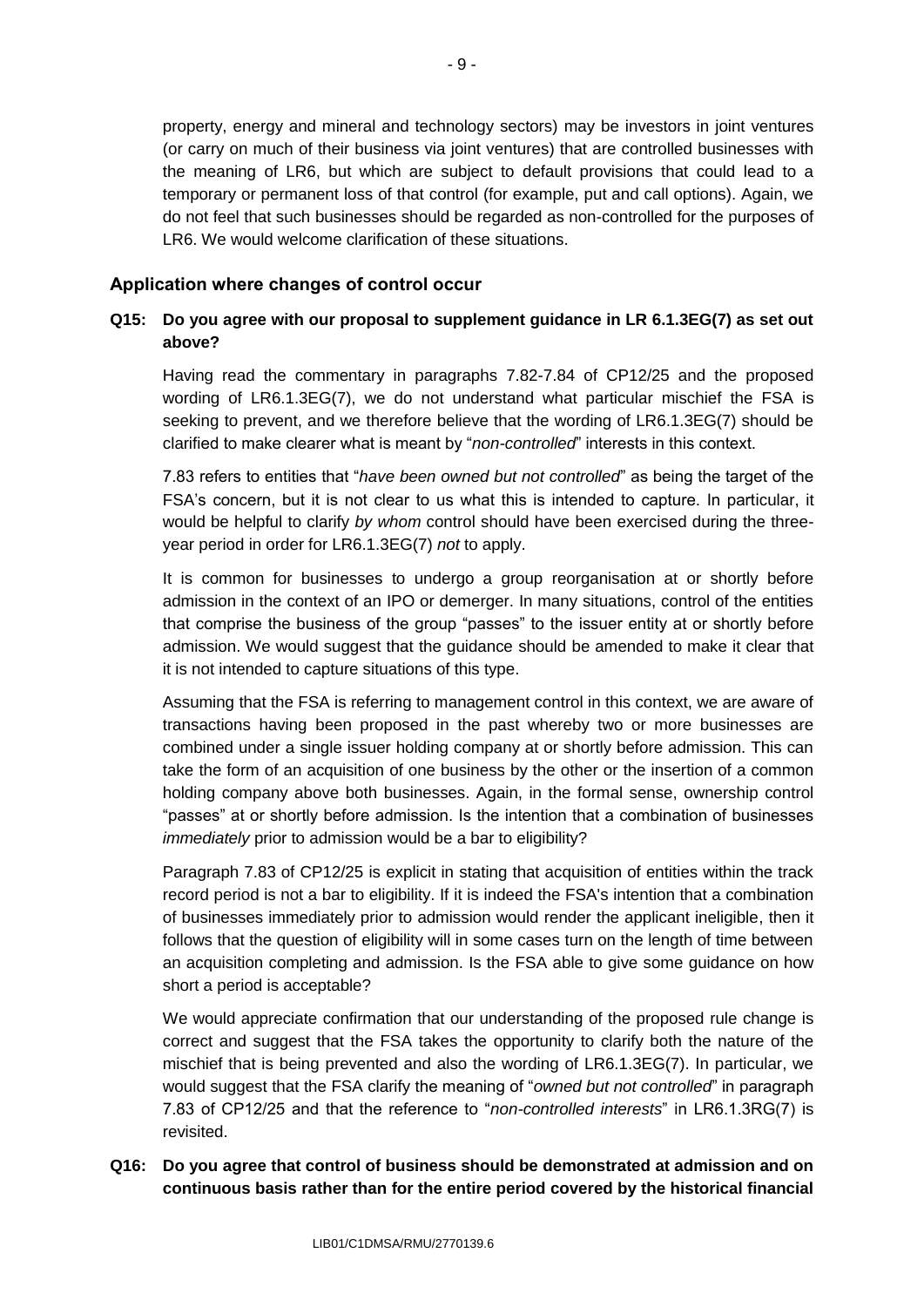**information? If not, then please outline your thoughts on the way in which control of business should be demonstrated.**

We agree.

#### **INDEPENDENCE OF DIRECTORS**

### **The Corporate Governance Code**

#### **Q17: Do you agree with Option 1 or Option 2 above?**

We note that paragraph 7.88 of the consultation paper refers to "*an independent Chairman and independent directors making up at least half the board*" but that LR6.1.4ER(2) says "*(b) an independent chairman and independent directors who together make up a majority of the board or equivalent body"*. We think this has caused some confusion as to what the FSA is proposing. For the purposes of this response, we have assumed that the listing rule text reflects the FSA's intention behind the proposals. The Joint Working Party was split in favour of each of the proposed Options 1 and 2. We set out the reasons for favouring each option below.

### **Option 1**

Certain members of the Joint Working Party are in favour of Option 1 as it presents a structure in which, combined with the relationship agreement undertaking that nothing be done to prevent compliance with the Listing Rules, would provide a real constraint on the behaviour of controlling shareholders. An independent board, that is confident of its ability to maintain that independence, is in a strong position to resist undue influence by a controlling shareholder. The role of independent directors is fundamental to the proposed framework of protecting independent shareholders and so it is important that they represent a majority on the board to exert effective control over key decisions relating to the company's business.

We would also note that a modification of Option 1 may be worth considering, which would involve treating as independent for these purposes, any executive director who has no relationship or connection with the controlling shareholder. Such executives are not independent for purposes of the UK Corporate Governance Code but may well contribute to the Board's ability to resist shareholder control.

### **Option 2**

Other members of the Joint Working Party are in favour of Option 2. The Supporting Principle underlying the relevant section of the UK Corporate Governance Code states that:

*"The board should include an appropriate combination of executive and non-executive directors (and, in particular, independent non-executive directors) such that no individual or small group of individuals can dominate the board's decision taking."*

It would be disproportionate for the FSA to require that a majority of the board comprise independent directors, as that may be well in excess of the number required to ensure that a controlling shareholder does not control the board. A board that depends on a majority group outvoting a minority group is likely to be dysfunctional.

The Corporate Governance Code recognises the need for flexibility in two regards. First, the requirement for independent non-executive directors (excluding the Chairman) to comprise at least half of the board does not apply to "smaller companies", being those not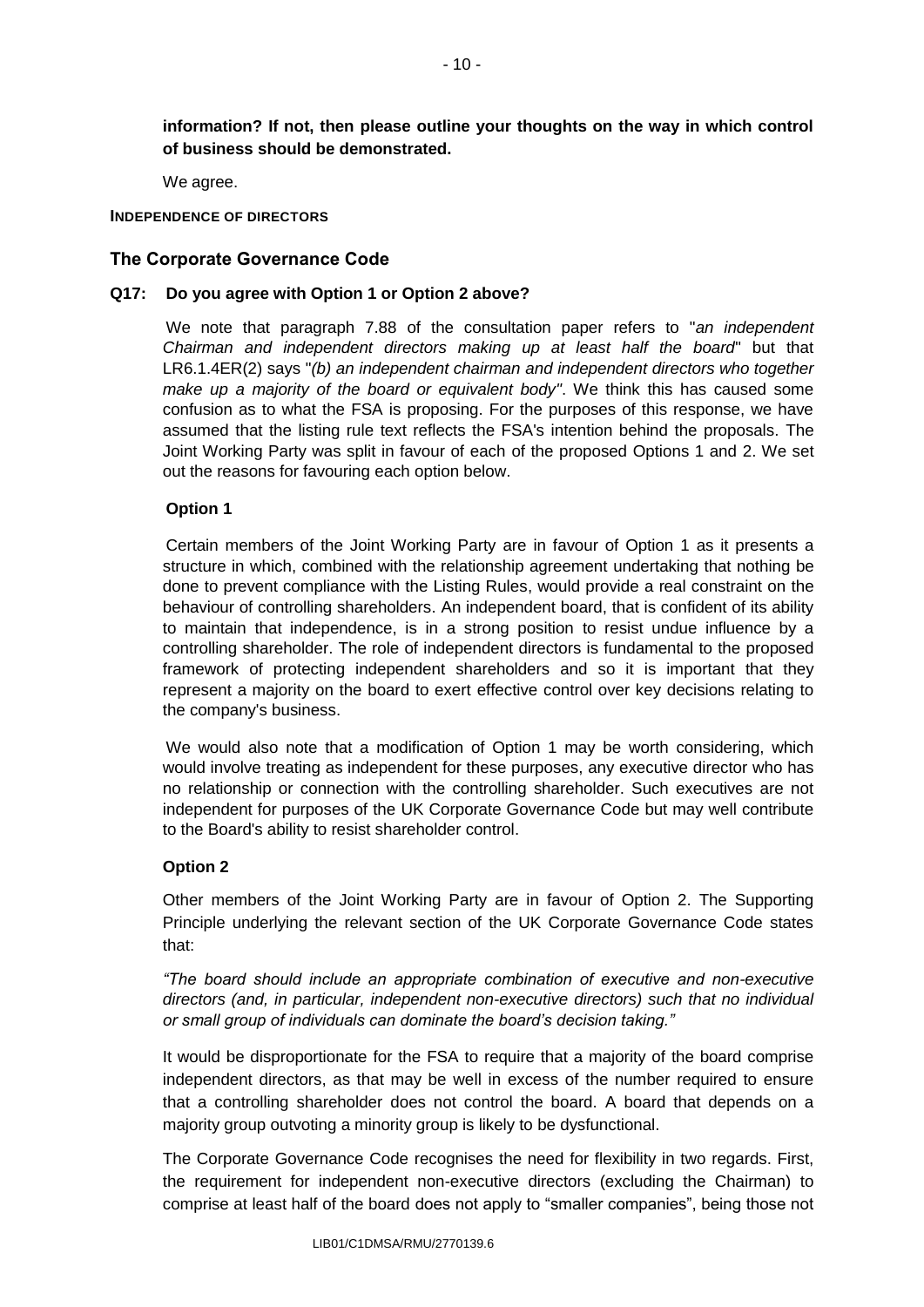included in the FTSE 350 which comprise the majority of premium listed commercial companies by number. Secondly, the underlying principle of comply-or-explain allows issuers to determine how many independent non-executive directors are required in order to prevent one group of individuals (be they executive directors or appointees of a controlling shareholder) from dominating decision taking and to avoid incurring excessive cost by appointing large numbers of independent non-executive directors.

The FSA states in paragraph 7.53 that its proposed approach in this area is based around "*providing shareholders with the tools to exercise effective influence over companies' boards*". The members in favour of Option 2 agree with this approach. However, the proposal to require a majority of independent directors on the board of an issuer with a controlling shareholder would go significantly further than this, and would in effect hand control (rather than influence) to minority independent shareholders. Certain members of our committees do not think that this is justified, and agree with the views described in paragraph 7.49, i.e. that it would be extremely unattractive to possible applicants for listing. With this in mind, we note that other major exchanges, such as  $NYSE<sup>1</sup>$ , provide specific regimes for controlled companies, exempting them from requirements similar to the UK Code requirement on board balance. There are strong arguments in favour of allowing a board to be controlled by a controlling shareholder, provided independent shareholders are afforded sufficient protection from abuse of this control (for example, through rules regulating related party transactions). However, it is acknowledged that, in the current UK investor environment as described in the introduction to CP12/25, it is difficult to argue successfully for a special UK governance regime for controlled companies along the lines of the NYSE rules. Bearing in mind the substantial protection against abuse of board power as already afforded to independent shareholders by Chapters 10 and 11 of the Listing Rules (and the additional protection afforded by the proposed amendments to Chapters 6 and 9), members of our committees feel that the long-standing and well understood comply-or-explain principle remains the best means of ensuring that appropriate board composition is achieved in all cases.

Members in favour of Option 2 also see this as preferable to Option 1 for the reason that it will not require the FSA to make determinations as to who is independent. The proposed definition of "independent director" leaves it to the board to determine independence (see our response to Q18). Implementing Option 1 effectively would not be possible without clarity on the consequences of what happens where the board determines that an individual is independent, but the FSA does not agree with this determination.

Although the FSA does not identify specific corporate governance failures that have given rise to the proposal for these changes to the Listing Rules, many of the controversial governance situations of recent years have involved boards that have complied with the Corporate Governance Code requirements as to board balance. If the proposed mandatory provisions on board balance would not have altered behaviour in those situations, then it is questionable whether it is proportionate to introduce them.

## **Defining independence**

# **Q18: Do you agree with our proposed definitions of independent director and independent chairman?**

No definition of "*independent chairman*" should be required if Option 2 is adopted.

See NYSE Listed Company Manual, Section 303A Corporate Governance Standards

(I)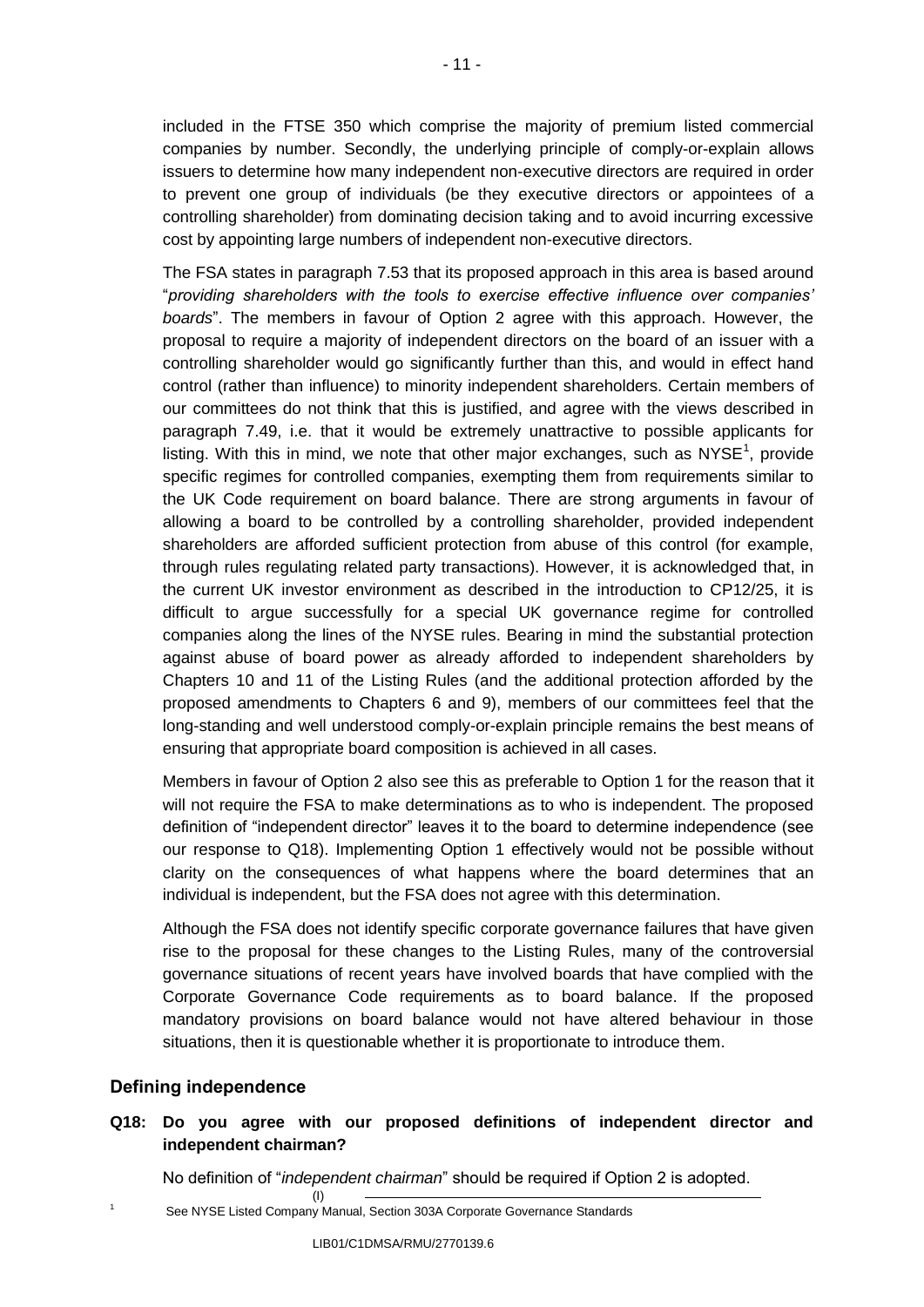The definition of "*independent director*" refers to the new applicant/issuer determining a director to be independent. Under the UK Corporate Governance Code, it is the board of the new applicant/issuer that determines independence, rather than the new applicant/issuer itself, so the definition in the Listing Rules should reflect this.

It is unclear what the consequences would be if a board determined a director to be independent and the FSA disagreed with that determination. Would the directors' judgment still prevail?

### **Application on a continuing basis**

## **Q19: Do you support our proposal to extend the requirement for board composition as set out in LR 6.1.4ER(2) as a continuing obligation (LR 9.2.2AR(1))?**

See Q17. The problems identified above are in relation to companies that have an existing controlling shareholder or who subsequently acquire a controlling shareholder. The continuing obligations will be effective only if the company has a relationship agreement in place.

### **Period of time to rectify non-compliance**

## **Q20: Do you agree with our proposal in LR 9.2.2BR to allow for a period not exceeding 6 months from the time of notification to the FSA to rectify the non-compliance with requirements in respect of composition of the board as set out in LR 6.1.4ER(2)?**

We question whether a six month period to make appointments to the board to maintain the required balance is sufficient. A director could leave unexpectedly (for example due to ill health) and the Governance Code requires a formal and thorough process for searching for and selecting a replacement. Companies which are complying with the Governance Code would need to satisfy themselves too that they are recruiting someone with the appropriate attributes in terms of the experience and diversity represented on the board and may need to engage with shareholders in this connection. Even when an appropriate candidate is found, that person may not be able to start immediately due to his or her other commitments. If the period is left at six months, there is a risk that companies may be forced to appoint someone they would not otherwise have appointed just in order to meet the deadline, So we think that a period of 12 months would be more reasonable.

If the period were to be left at six months, the FSA should have the flexibility to allow a longer period where there are extenuating circumstances for the delay (and it would be helpful if the guidance could make this clear), and in addition, if the constitutional documents of a company do not allow the board to fill a vacancy so that the company has to put the election of the new director to shareholders, it would give additional flexibility to such companies to allow them until the expiry of six months and the date of the next annual general meeting, whichever is the longer.

As a drafting matter (and before taking account of the above point), LR9.2.2BR should read "*A listed company that has equity shares listed will be allowed a period of not more than 6 months to rectify any breach of LR9.2.2ER(2) in respect of LR6.1.4ER(2)*".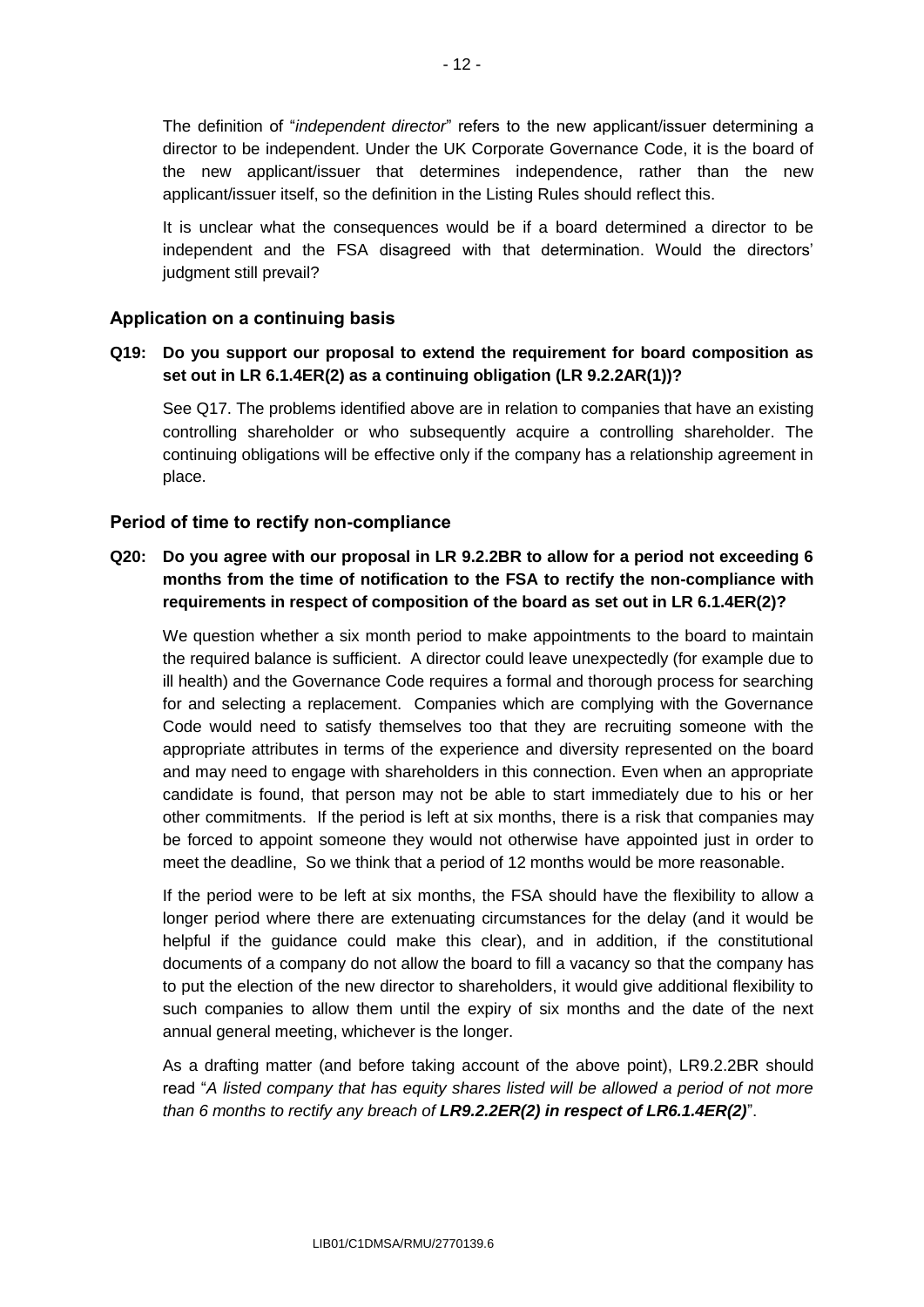## **Election of independent directors**

## **Q21: Do you support our proposal for election of independent directors by two rounds of voting as described above (LR 6.1.4ER(3), LR 9.2.2ER and LR 9.2.2FR)?**

We consider that the new proposed election mechanism has some merit. However, it is important to note that in practice most independent directors will in the first instance be appointed by the board either to fill a casual vacancy or as an additional director. Provided such an appointee is determined by the board to be independent within the meaning of the UK Corporate Governance Code, he or she will count towards any prescribed board balance criteria as proposed by LR6.1.4ER(2). The process outlined in LR9.2.2ER and LR9.2.2FR then only becomes relevant if and when the director is proposed for reelection. Election of directors at the first AGM after their appointment is a comply-orexplain requirement of the UK Corporate Governance Code. Please could we have clarification as to whether the proposed election procedures would apply to the annual reelections of directors at the AGM?

It would be helpful if the FSA would confirm whether independent directors who are already in place would need to be re-elected following the implementation of the new rules and we would welcome guidance on any proposed transitional arrangements.

### **Mineral companies**

**Q22: Do you support our proposal to amend LR 6.1.9R to subject mineral companies to the requirement to demonstrate the ability to carry on an independent business together with additional requirements where a controlling shareholder is present? If you do not support this proposal, please outline your reasons for doing so.**

We would support such a proposal provided that the additional requirements where a controlling shareholder is present are modified as suggested by us in our responses to Q3 and Q4.

**Q23: Do you support our proposal to subject a mineral company to a continuing obligation to comply with LR 6.1.4CR, and if applicable, LR 6.1.4ER and LR 6.1.4FR at all times (LR 9.2.2AR(2))?**

We would support such a proposal provided that the additional requirements where a controlling shareholder is present are modified as suggested by us in our responses to Q3 and Q4.

### **Scientific research based companies**

**Q24: Do you support our proposal to amend LR 6.1.12R to subject scientific research based companies to the control of business requirement, the requirement to demonstrate the ability to carry on an independent business together with additional requirements where a controlling shareholder is present as discussed above?**

We would support such a proposal provided that the additional requirements where a controlling shareholder is present are modified as suggested by us in our responses to Q3 and Q4.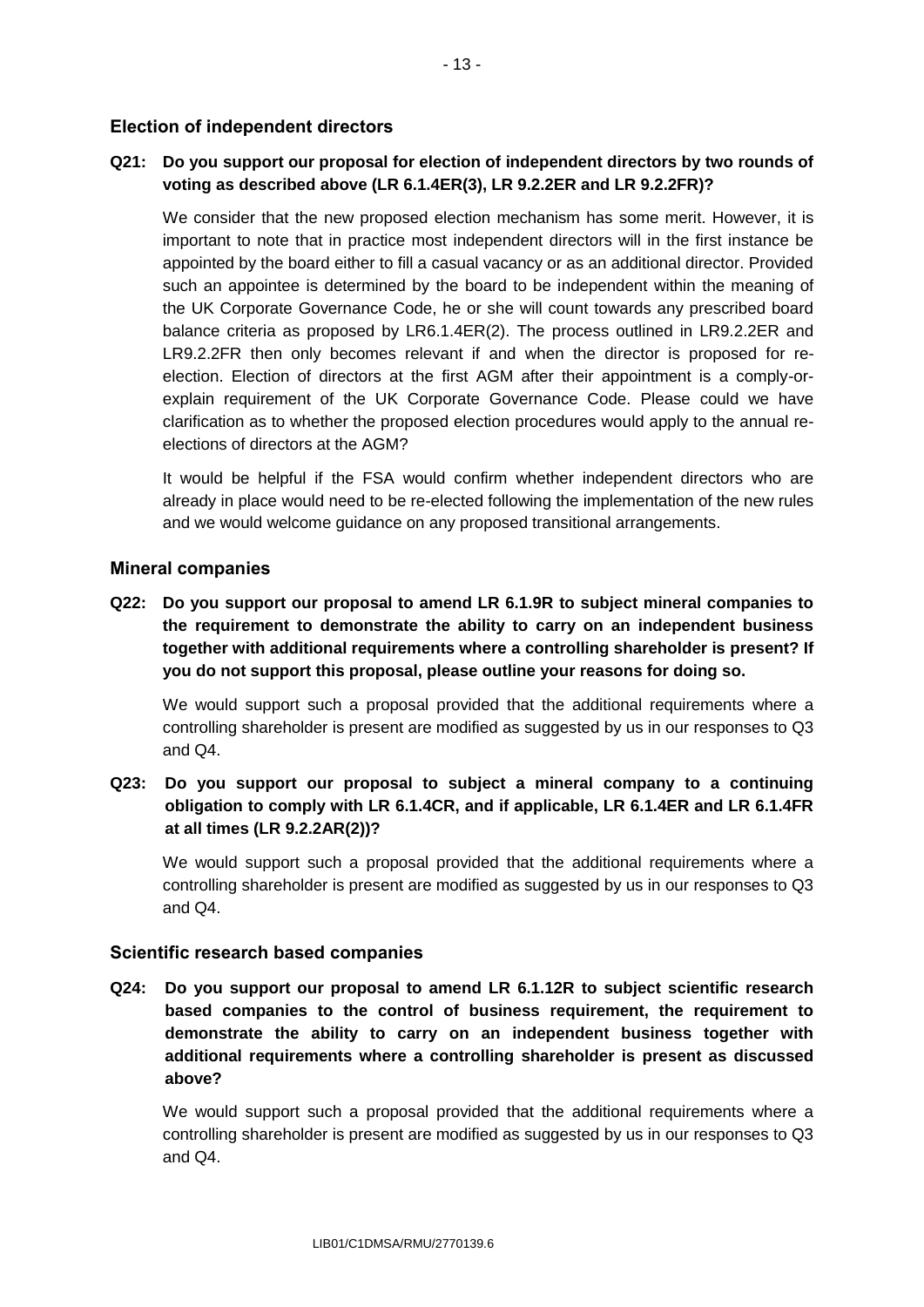**Q25: Do you support our proposal to extent the continuing obligation in LR 9.2.2AR(1) to scientific research based companies in the same way as it currently applies to commercial companies? If you do not support these two proposals, please outline your reasons for doing so.**

We would support such a proposal provided that the additional requirements where a controlling shareholder is present are modified as suggested by us in our responses to Q3 and Q4.

**SHARES IN PUBLIC HANDS (OR 'FREE FLOAT')**

## **Shares subject to a lock up period**

**Q26: Do you support our proposal to exclude shares subject to a lock up period from the calculation of shares in public hands (LR 6.1.19(4)(f))? Do you think that 30 calendar days is the right time period to dictate exclusion? Do you think that there are any other instances where shares should be excluded from a free-float calculation and if so what are they?**

We welcome the FSA's clarification that the principal aim of the shares in public hands requirement is to ensure liquidity in an issuer's shares. However, while we see the logic in the proposal to exclude shares which are subject to a lock up period, we are concerned that an exclusion of shares locked up for 30 days or more from shares in public hands will adversely affect the ability of issuers to execute IPOs in the London market.

It is common for pre-IPO shareholders of an issuer to be locked up following an offering of shares. These lock-up arrangements can vary in length from as little as 6 months to several years. In addition to pre-IPO shareholders entering into lock-up arrangements, there have been instances of IPO investors agreeing to lock-up arrangements for a short period post-offering, typically 3 to 6 months. Such investors are sometimes known as "cornerstone" investors.

Often, shares held by such locked up shareholders will in any event be excluded from shares in public hands by one of the other heads of  $LR6.1.19R(4)(a)-(e)$ . However, in the absence of one of the other exclusions of LR6.1.19R(4)(a)-(e), we would suggest that the relevant maximum lock-up period should be one year or that the FSA assesses each lockup on a case by case basis when assessing the eligibility of the applicant.

This would remove the incentive for issuers to attempt to execute an IPO without appropriate lock-up arrangements.

We note that FTSE recognised the need to make allowance for post-IPO lock-up arrangements in this way in amending its own free float rules<sup>2</sup>.

## **Ability to modify the free-float requirement in the premium segment**

## **Q27: Do you support our proposal to amend LR 6.1.20G to set out criteria based on which the FSA may modify the requirement for a 25% free float as described above?**

In general, we support the clarification.

If the FSA does not accept our suggested change set out in our response to Q26, we suggest that short term lock ups of less than one year that do not cause liquidity to fall

<sup>2</sup> Seer paragraph 4.2.3 of the FTSE UK Index Series Ground Rules v11.3

(I)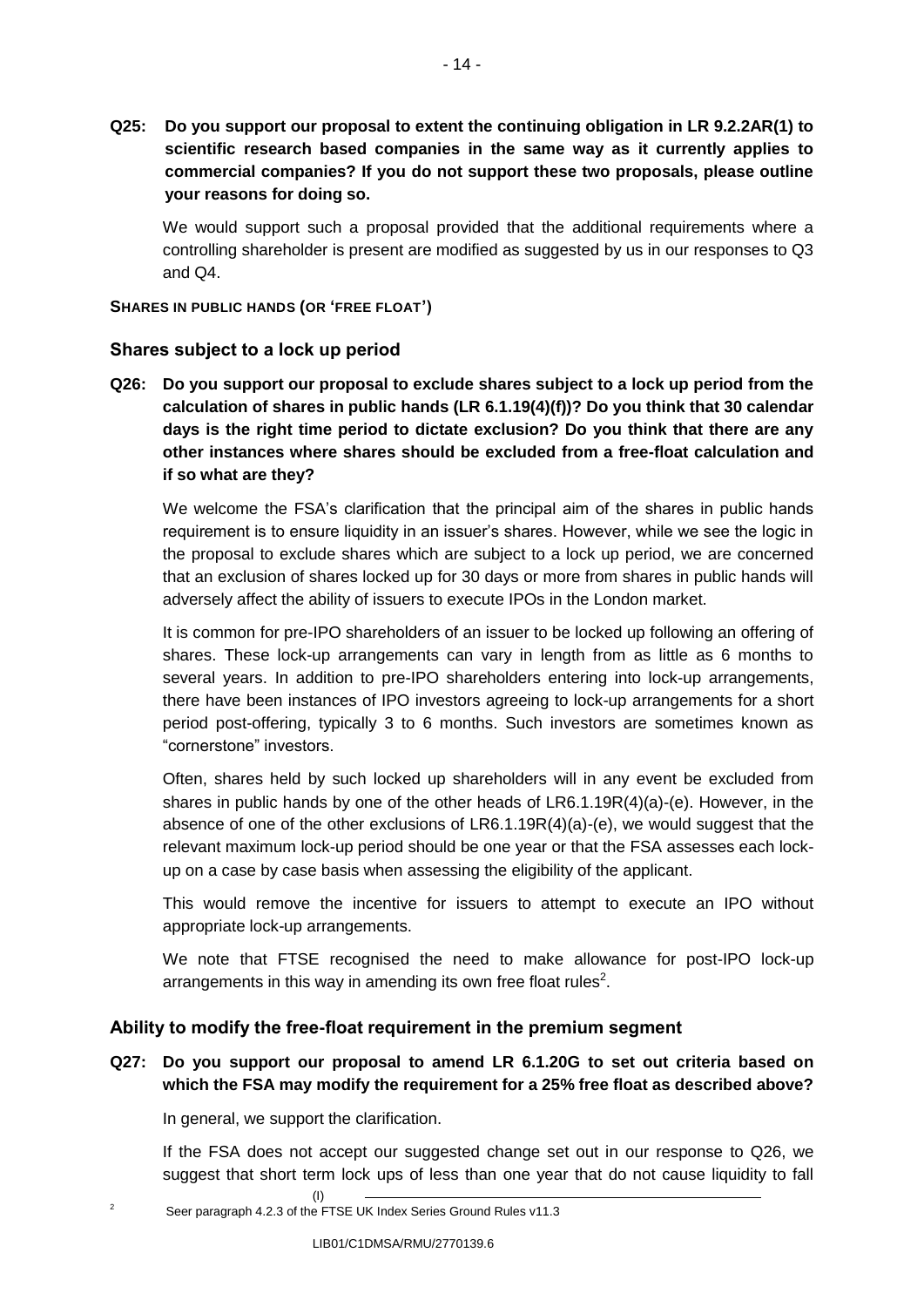below acceptable levels during their operation should constitute "exceptional circumstances" within the meaning of this rule.

In addition, we assume that the reference to "*public shareholders*" refers to those shareholders who form part of the "free float" calculation but please could the FSA clarify this?

### **Ability to modify the free-float requirement in the standard segment**

### **Q28: Do you support our approach to companies wishing to list on the standard segment as described above?**

Yes. We agree that this would promote the competitiveness of the London market. In particular, we agree that this would enable companies to issue or offer smaller quantities of securities initially and give them the possibility to issue or offer such securities in greater quantities at a later stage if the issue or offer was successful. Consequently, we support the statement that appears in paragraph 1.30 of the "Overview" section of the consultation paper which states that a relaxation of the free float requirement would enable companies with smaller floats "to test the market".

## **Q29: Do you agree with the proposed criteria for assessing potential liquidity outlined above? Are there any other criteria to which we should have regard in considering the potential liquidity of shares within the standard segment?**

We agree. We would, however, welcome guidance as to how, in practice, the FSA proposes to have regard to the criteria in making its assessment – in particular, we note that the criteria refer to liquidity post admission whereas the free float requirement is an eligibility requirement assessed pre-admission. Guidance as to what the FSA may accept in demonstrating that the criteria will be met, bearing in mind that there is no obligation to appoint a sponsor on a standard listing, would be helpful.

## **Holdings of individual fund managers**

**Q30: Do you agree with the proposed new guidance in the Listing Rules (LR 6.1.20AG) clarifying that holdings of individual fund managers in an organisation will be treated separately provided investment decisions with regard to the acquisition of shares are made independently?**

We agree with the intention behind the proposed new guidance. Our understanding of the reference in LR6.1.20AG to "*investment decisions*" is that it is intended to capture only buy/sell decisions and not voting decisions, on the basis that the intention behind these rules is to ensure liquidity. It would be helpful if this could be clarified in guidance.

### **Financial instruments with a long economic exposure to shares**

**Q31: Do you agree with the proposed new guidance in the Listing Rules (LR 6.1.20BG) explaining that we consider that financial instruments that give a long exposure to shares, but do not control the buy/sell decision in respect of the shares, should not normally count as an interest for the purpose of the public hands threshold?**

Our understanding is that the new LR6.1.20BG is intended to prevent a shareholder from artificially boosting the "*shares in public hands*" of an issuer by "sheltering" shares with a CFD counterparty. The following is an example of a situation in which this might arise: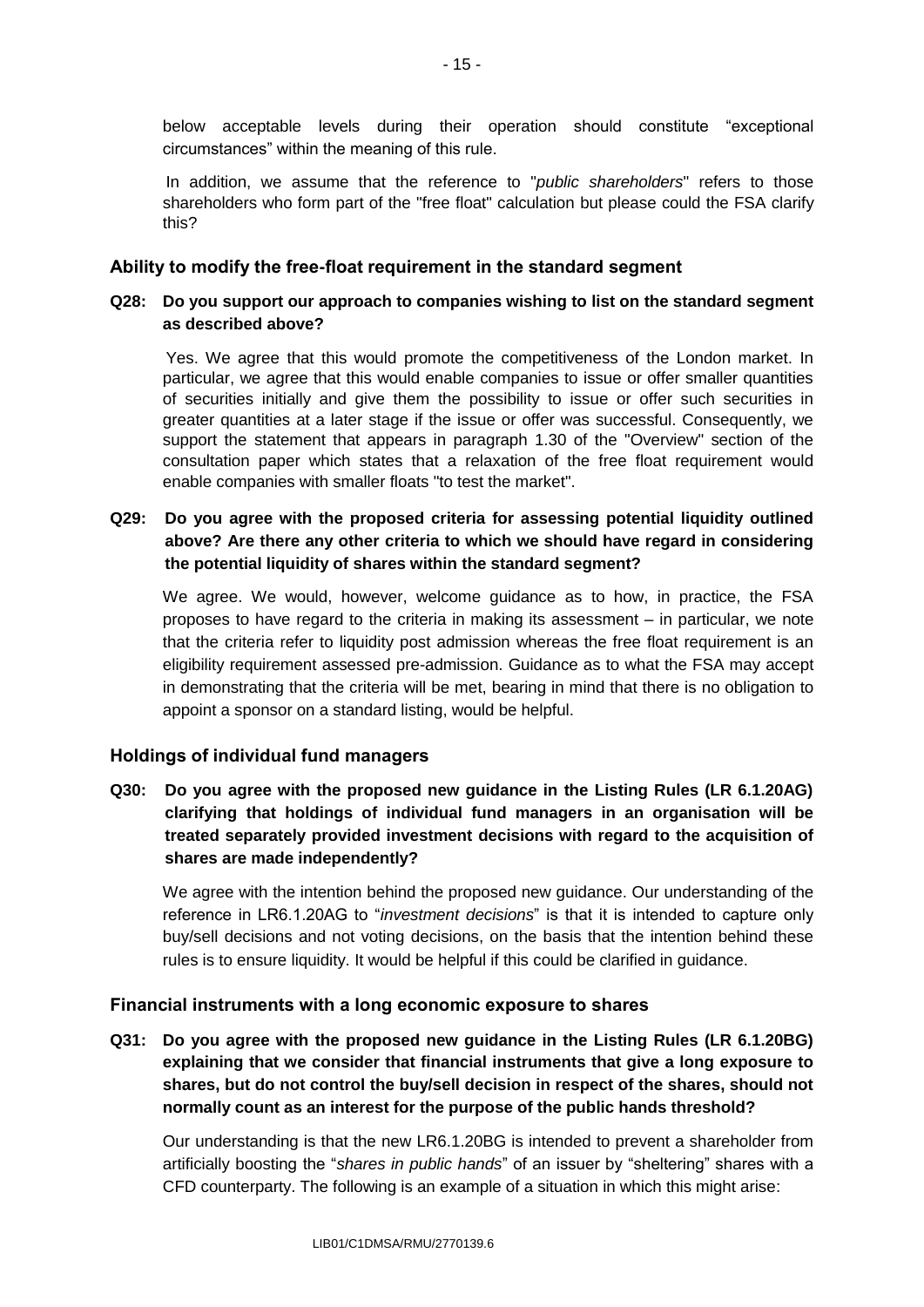- A holds 75% of the shares issued by an issuer XYZ plc.
- The 75% holding of XYZ plc shares are not "*shares in public hands*".
- A transfers a 4% shareholding to a CFD provider B, which writes a CFD between A and B such that A has long financial exposure to the 4% shareholding and B has short financial exposure to the 4% shareholding.
- B has no net financial exposure because its long and short positions are hedged.
- Because B holds only 4% of the issuer's shares, the shares will now be "*shares in public hands*" unless another exclusion applies.
- B is likely to hold its 4% holding of XYZ plc shares as long as the CFD is in place, and in practice may choose to transfer the holding to A when the CFD is unwound.
- This means that the "*shares in public hands*" of XYZ plc are boosted by 4% without increasing the liquidity of XYZ plc's shares.

We agree that shares held under a structure of the type described above should not be "*shares in public hands*". However, we do not believe that the proposed drafting captures the above situation for a number of reasons:

- the reference to "*long-term economic exposure*" in the first line of LR6.1.20BG should instead be a reference to "*long economic exposure*";
- the rule requires that the *aggregate* exposure of the CFD provider be above 5% for the shareholding to be excluded. This implies that a *net* exposure of greater than 5% is required (although this is not entirely clear). In the above example, the CFD provider has no net exposure, so arguably the shares held by B would in any event be "*shares in public hands*";
- if, on the other hand, "aggregate" in this context means gross rather than net, it would mean that B's other interests should be aggregated with the 4% held pursuant to the above arrangement. It would be odd for the extent of entirely unrelated arrangements to which B is party to dictate whether the 4% holding described above is "*shares in public hands*". B may also have a 2% shareholding held through a trading desk or fund management affiliate, which should have no bearing on this type of arrangement;
- it would in any event be open to A to set up similar arrangements with a syndicate of CFD providers, each of whom provides long CFD positions of less than 5% and each of whom holds less than 5% of XYZ plc's shares. It should not be open to a shareholder to boost "*shares in public hands*" artificially simply by using several counterparties.

For these reasons, we suggest that an alternative approach be adopted, whereby shares held by a CFD provider who has short exposure to an issuer's shares are excluded from "*shares in public hands*" (irrespective of the size of the holding), but only where the long counterparty to the CFD holds a net interest in more than 5% of the issuer's shares. Consequently, we suggest that LR 6.1.20B should be amended to read as follows:

"*A financial instrument that provides a long economic exposure to shares, but does not provide for control over decisions in respect of those shares, should not be treated as an interest for the purposes of LR 6.1.19R(4)(e) except for the purposes of determining*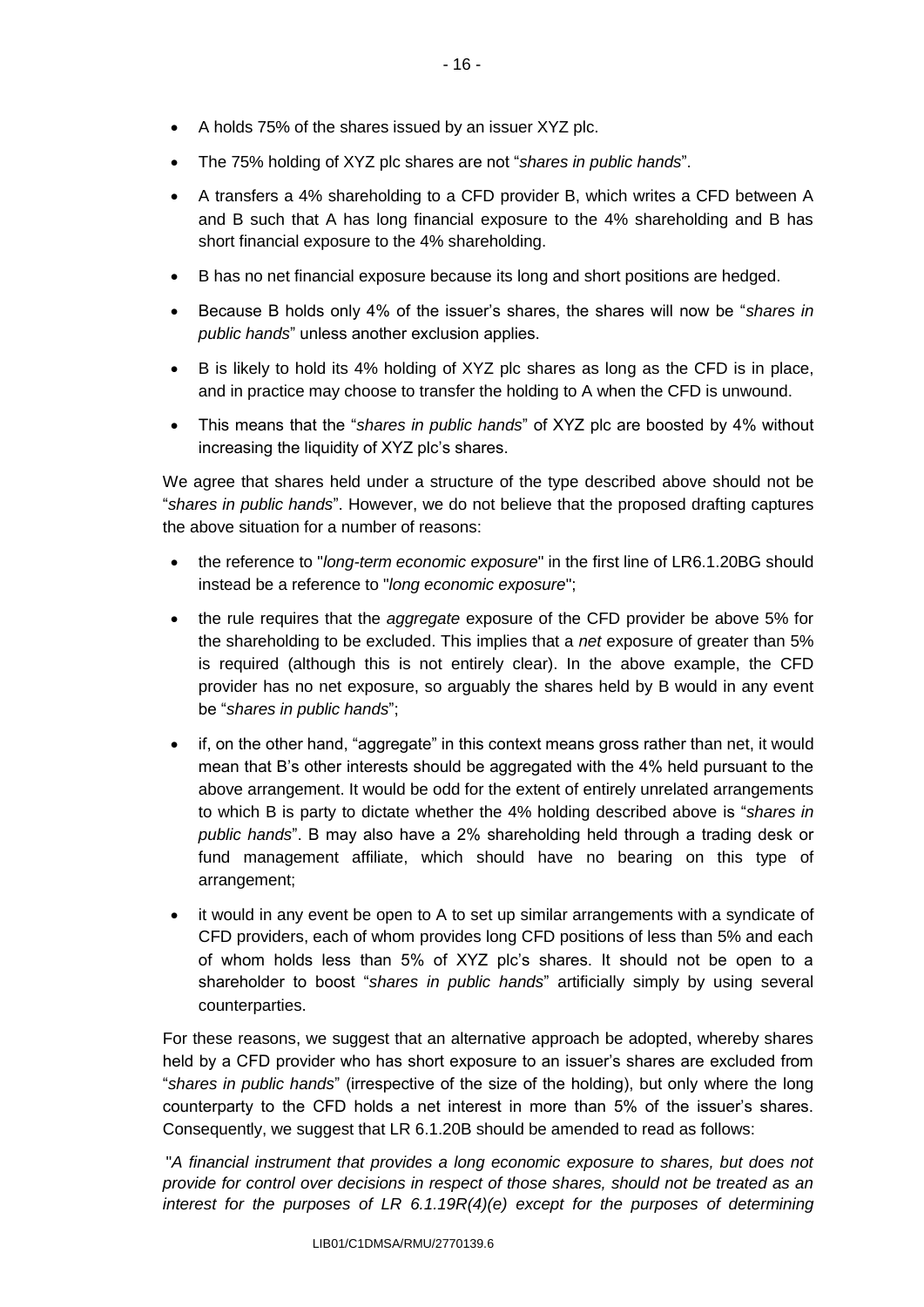*whether the party to a contract for difference which has a long interest under it has an interest of 5% or more of the relevant class of shares when aggregated with its other interests*."

#### **CONTINUING OBLIGATIONS**

### **Voting by premium listed shares**

**Q32: Do you support our proposal in LR 6.1.25R and LR 9.2.22R to require that where a shareholder vote must be taken under the provisions of LR 5.2, LR 5.4A, LR 9.2.2CR, LR 9.4, LR 9.5, LR 10, LR 11, LR 12 or LR 15, such votes must be decided by a resolution of the holders of premium listed shares as discussed above?**

No, we do not support this proposal. We believe that this proposal is disproportionate and not necessary provided that the proposed controlling shareholder regime is implemented (subject to our comments set out in this response paper).

### **Guidance on LR 9.2.22R**

**Q33: Do you support the FSA having the power to modify the requirement imposed in LR 9.2.22R in exceptional circumstances (LR 9.2.23G)? Are there any other exceptions that should be specifically catered for within this guidance?**

Yes, we support this power. We also believe that the application of LR9.2.23G to dual listed companies' structures should be set out in more detail.

#### **Duty to notify the FSA of non-compliance**

# **Q34: Do you support our proposal to delete LR 9.2.16R and replace it with a requirement in LR 9.2.24R for a listed company to notify any non-compliance with continuing obligations as set out in LR 9.2 to the FSA without delay?**

We think that this should only require notification of non-compliance with LR9.2.2A – that is, the continuing requirements for eligibility for premium listing, so that it does not have the effect of imposing a general obligation on all premium listed issuers to notify breaches of the continuing obligations set out in LR 9.2. This obligation has been debated before and has been rejected. We continue to think that as a matter of principle, it is inappropriate to impose such an obligation. This obligation would lead to a fundamental change in the relationship of all issuers with the FSA and we submit that it should have been accorded more significance in the consultation paper so as to ensure that it was properly understood.

Should the FSA not agree, then as a minimum, notification of non-compliance should be limited to "material" breaches which are known to the issuer. We suggest that the test for assessing what is a "material" breach should be similar to the test used in section 118(6)(C) FSMA in relation to assessing information likely to have a significant effect on price so that non-compliance should only be notified if the non-compliance relates to information of a kind which a reasonable investor would consider significant as part of the basis of his investment decisions to acquire, continue to hold or sell the equity shares.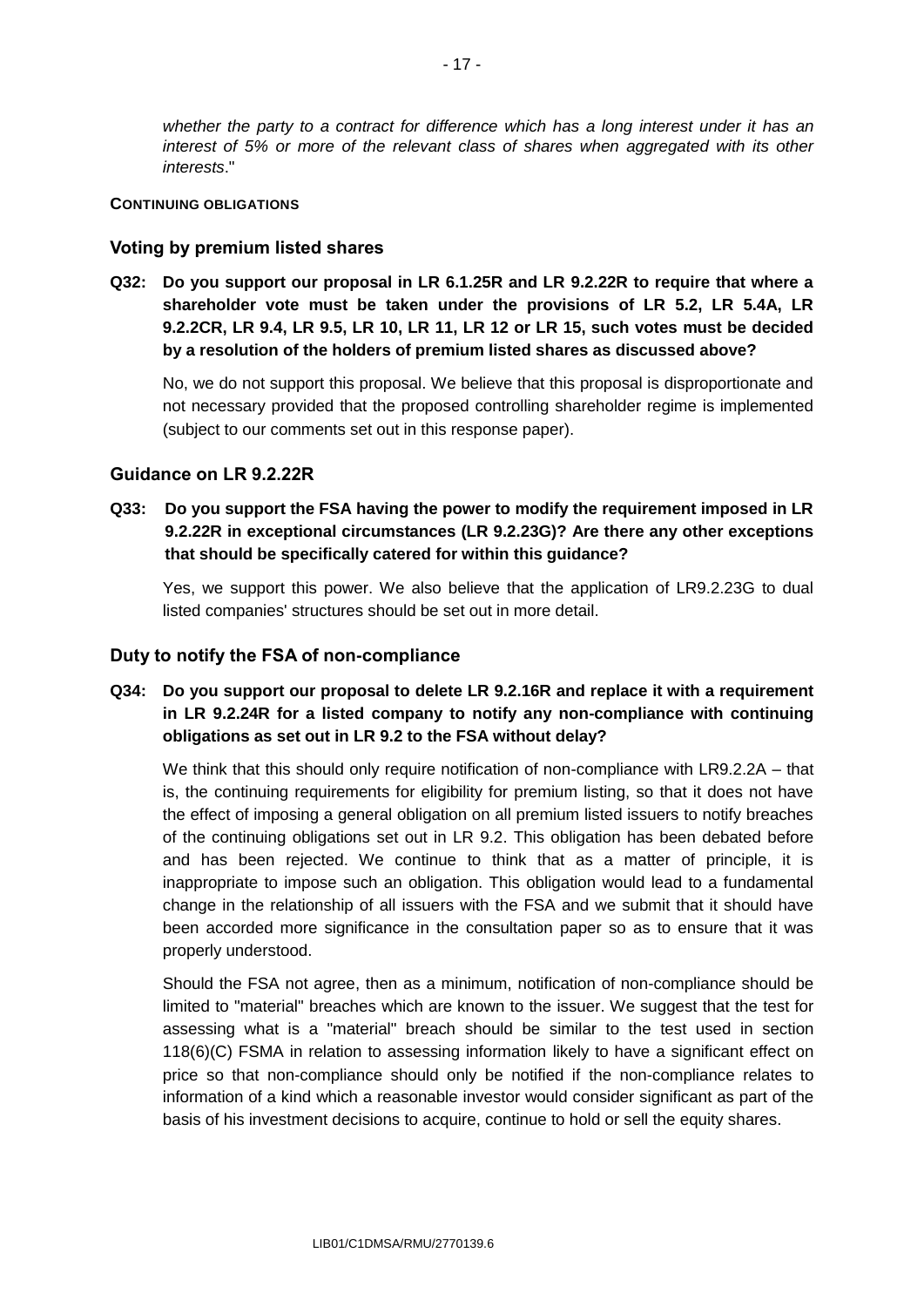# **Cancellation or transfer of listing category**

# **Q35: Do you support our proposal to delete LR 9.2.17G and replace it with guidance in LR 9.2.25G to consider LR 5.2.2G(2) and LR 5.4A.16G in relation to its compliance with the continuing obligations as set out in LR 9.2?**

We believe that this proposed change attempts to address one of the most important areas of the current debate about the effectiveness of the Listing Regime. Assuming market participants can reach a broad consensus about the desired standard that premium listed companies are expected to meet, there remains the question as to what should be done about breaches of that standard.

We have set out above our view that it is inappropriate to penalise an issuer (and its independent shareholders) for a breach of Listing Rules that result from actions of a controlling shareholder. Where the issuer has a relationship agreement in place that complies with LR 6.1.4FR, the issuer will have legal rights against the controlling shareholders to prevent such behaviour. If there is no relationship agreement in place, a controlling shareholder may cause a breach of the free float rules to arise. Many controlling shareholders will not be subject to the provisions of Rule 9 of the Takeover Code (because they hold more than 50% of the issuer's shares). In this situation, if the controlling shareholder were to acquire more shares or cause the issuer to repurchase shares on the market, the free float threshold may be breached. If the FSA were to delist the issuer or transfer it to the standard segment, independent shareholders could be stripped of the very protections upon which they had been reliant. We also note that this situation may arise where the controlling shareholder holds less than the 75% of the issuer's shares.

In relation to LR 9.2.25, does the FSA envisage that a shareholder resolution would be needed to transfer to the standard segment or delist where it is instigated by the listed company or by the FSA? If so, would the controlling shareholder be allowed to vote on the resolution?

## **Disclosure in the annual report**

## **Q36: Do you support our proposal to amend LR 9.8.4R to require a listed company to disclose all matters that need to be disclosed under LR 9.8.4R in the annual report and accounts in a single identifiable section?**

We can see that there might be merit in this requirement provided that companies can satisfy the requirement by including an index or checklist of this information, with page number references to the items required under LR 9.8.4R or alternatively, cross refer to the company's website which will list the information and again, move away from unnecessary clutter in the annual reports. Furthermore, any proposals to amend LR 9.8.4R will need to be aligned with the amendments arising from the BIS consultation of the draft Companies Act 2006 (Strategic Report and Directors' Report) Regulations 2013 which were published on 18 October 2012.

### **Disclosure of smaller related party transactions in annual report**

**Q37: Do you support our proposal to amend LR 9.8.4R(3) to extend the period of time over which disclosure of smaller related party transactions as required by LR**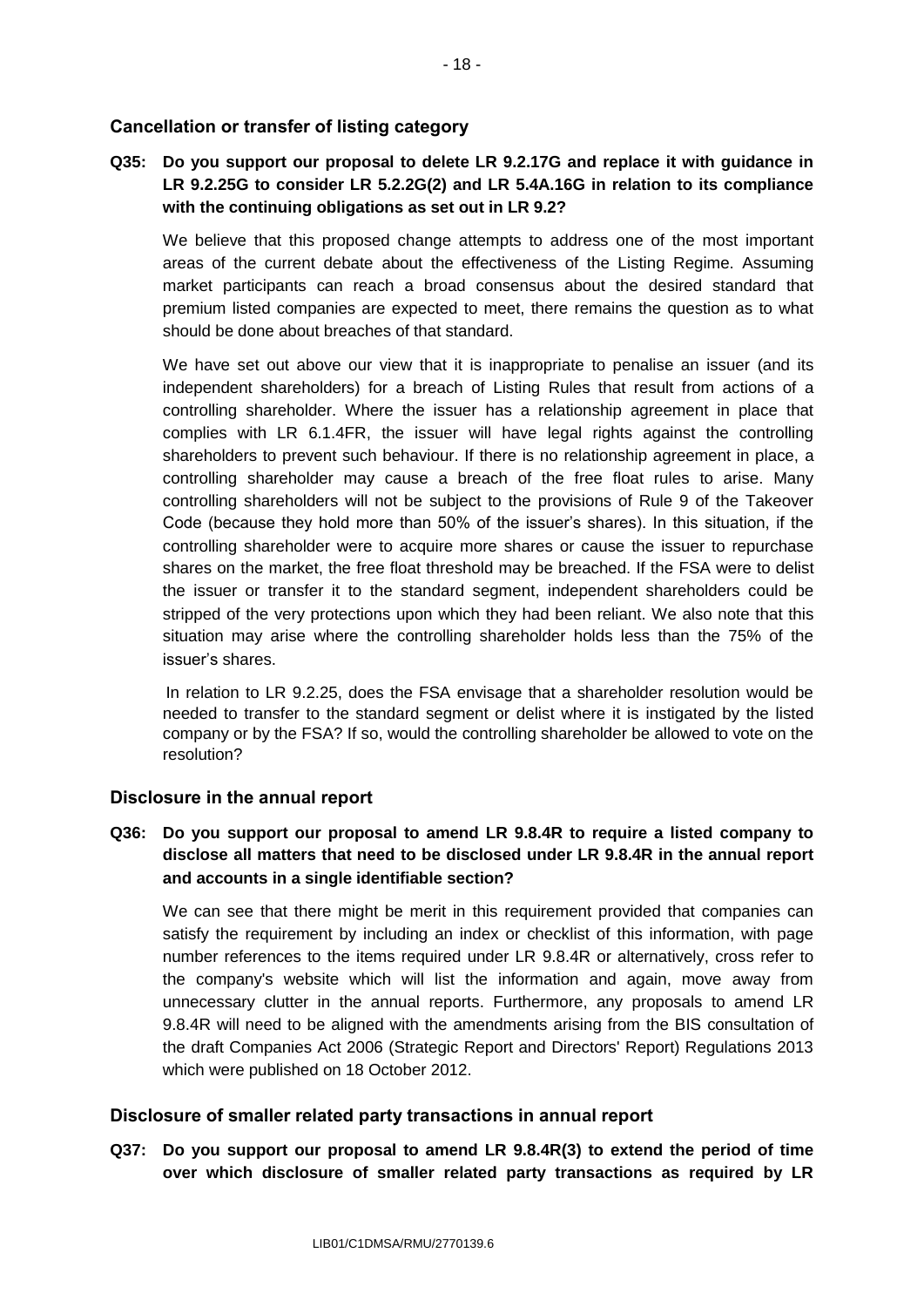# **11.1.10R(2)(c) should be included in the annual report and accounts to include comparative information for the previous 2 financial years?**

We have no strong objection to this proposal but we query whether it would be preferable for the annual report to cross refer to the relevant sections which disclose the smaller related party transactions in previous annual reports so as to avoid the inclusion of unnecessary detail in annual reports.

**Q38: Do you support our proposal to amend LR 11.1.10R(2)(c) to set out minimum disclosure requirements that need to be set out in the listed company's next published annual accounts as described above? Do you think that there are other factors relating to the smaller related party transaction that should be subject to disclosure requirements in the company's next published annual accounts and if so what are they?**

We do not understand why percentage ratios resulting from applicable class tests need to be publicly disclosed. These calculations have always been dealt with by the sponsor with the issuer and we are not aware of any concerns or disquiet from shareholders over the details of such calculations. Could the FSA please confirm why it believes that such calculations should be disclosed?

## **Warrants or options to subscribe**

**Q39: Do you believe that we should introduce a continuing obligation that a listed company must comply with LR 6.1.22R at all times (LR 9.2.21R) or alternatively that we should delete the existing eligibility requirement?**

If there is no longer a compelling commercial rationale for this requirement, then we suggest that it is deleted entirely.

## **THE LISTING PRINCIPLES**

## **Application**

**Q40: Do you agree with our proposal to amend LR 7.1.1R to make Listing Principles applicable to standard listed issuers?**

Yes.

## **Principle 6 – open and co-operative**

**Q41: Do you support our proposal to amend LR 7.2.1R as described above? If not please provide an explanation for objection to each principle.**

Yes.

## **Guidance on the Listing Principles**

**Q42: Do you support our proposal to amend the guidance in LR 7.2.2G and 7.2.3G to enable the application of the guidance to the relevant Principles?**

Yes.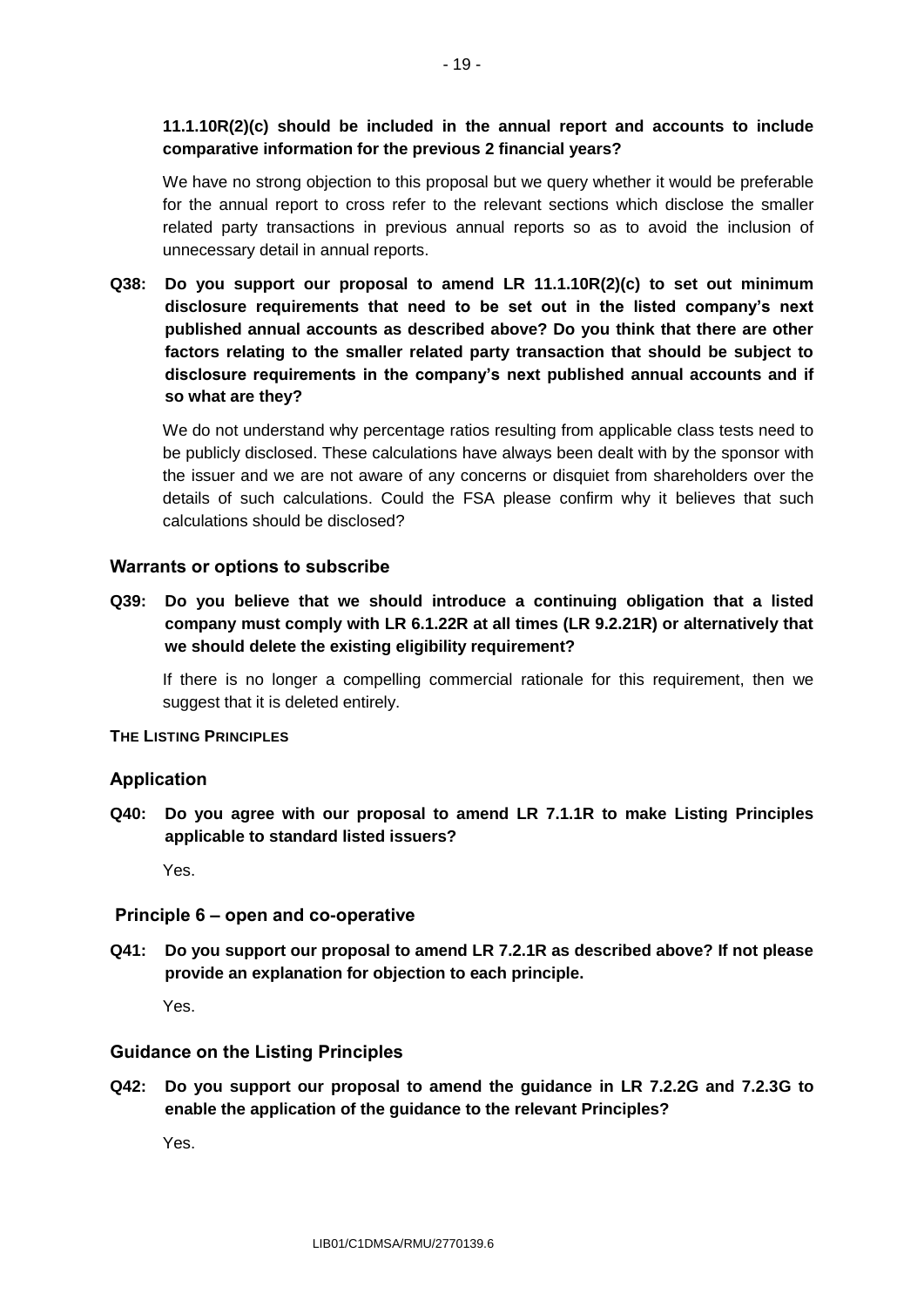## **Continuing obligation arising from Premium Listing Principle 1**

# **Q43: Do you support our proposal to amend LR 9.8.6R(5) by including a specific disclosure obligation on the application of Principle B4 of the Code along with the accompanying guidance in LR 9.8.6BG?**

Yes, subject to the following drafting comments. We suggest that the obligation for the listed company to set out how the chairman has "*ensured that the directors have a sufficient understanding of the regulatory requirements*" is too onerous an obligation. Instead, we suggest that the listed company sets out how the chairman "*has taken the necessary steps to enable the directors to have a sufficient understanding of the regulatory requirements…..*"

Please could the FSA confirm whether the proposed new rule should apply to UK listed companies only? LR 9.8.6R makes it clear that the listed items must be included in the annual financial report for a listed company incorporated in the United Kingdom. However, the new amendment in LR 9.8.6R(5) states that the chairman must ensure that the directors have sufficient understanding of the legal requirements regarding fiduciary duties "*applicable in its country of incorporation*" which suggests that the rule may apply to other non-UK issuers.

In addition, we suggest that the directors should understand their duties as directors rather than as "*fiduciaries*". Therefore, "fiduciary duties" should be deleted from the guidance and replaced with "*directors' duties*".

## **Premium Listing Principle 3 – voting power of a premium listed share**

**Q44: Do you support the requirement that each premium listed share in a class must have equal voting power (Premium Listing Principle 3)? If you do not support this principle, please outline your view on how the Listing Regime can operate effectively if shares within the same class have various voting power.**

There does not appear to be any cogent explanation given for the introduction of this requirement. In addition, such a rule would preclude the grant of enhanced voting rights for long term holders, a proposal which is being considered at EU level. In any case, there are a number of situations where this requirement might not be met. For example:

- premium listed shares may be divided into different classes when voting to approve a scheme of arrangement, thereby effectively carrying different numbers of voting rights;
- class rights votes may be required under the UK Companies Act or other equivalent local rules that cause shares effectively to carry different numbers of votes;
- some provisions of the Listing Rules themselves require the holders of certain shares to refrain from voting, such as the related party rules and the proposed new mechanism for election of independent directors;
- in some circumstances, the articles may provide that a shareholder may not exercise voting rights, for example, if they have not complied with a notice requesting information about interests in the shares, or in order to meet residency or nationality limitations for certain types of companies; and